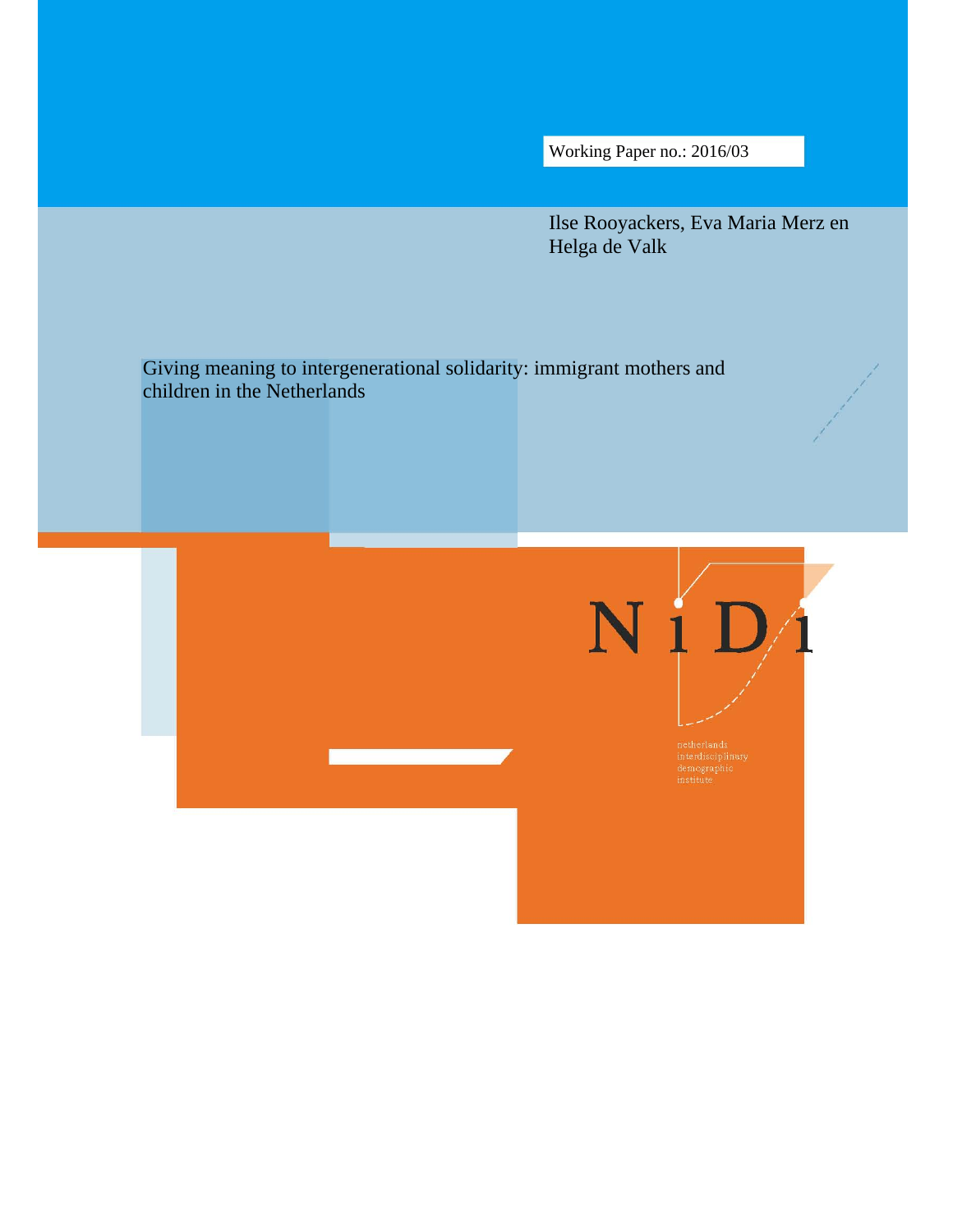Giving meaning to intergenerational solidarity: immigrant mothers and children in the Netherlands.

Ilse Rooyackers<sup>1</sup>, Eva Maria Merz $^3$  Helga de Valk $^{1,\,2}$ 

Working Paper no.: 2016/03



- 1 Netherlands Interdisciplinary Demographic Institute (NIDI) / KNAW / UG, Migrations & Migrants, Lange Houtstraat 19, 2511 CV The Hague, The Netherlands, E-mail: rooyackers@nidi.nl (corresponding author),  $+31(0)703565278$
- 2 Free University Brussels, Interface Demography, Pleinlaan 5, B-1050 Brussel, Belgium
- <sup>3</sup>. Sanquin, Plesmanlaan 125, 1066 CX Amsterdam, The Netherlands

The authors are solely responsible for the content of the Working Paper.

October 2016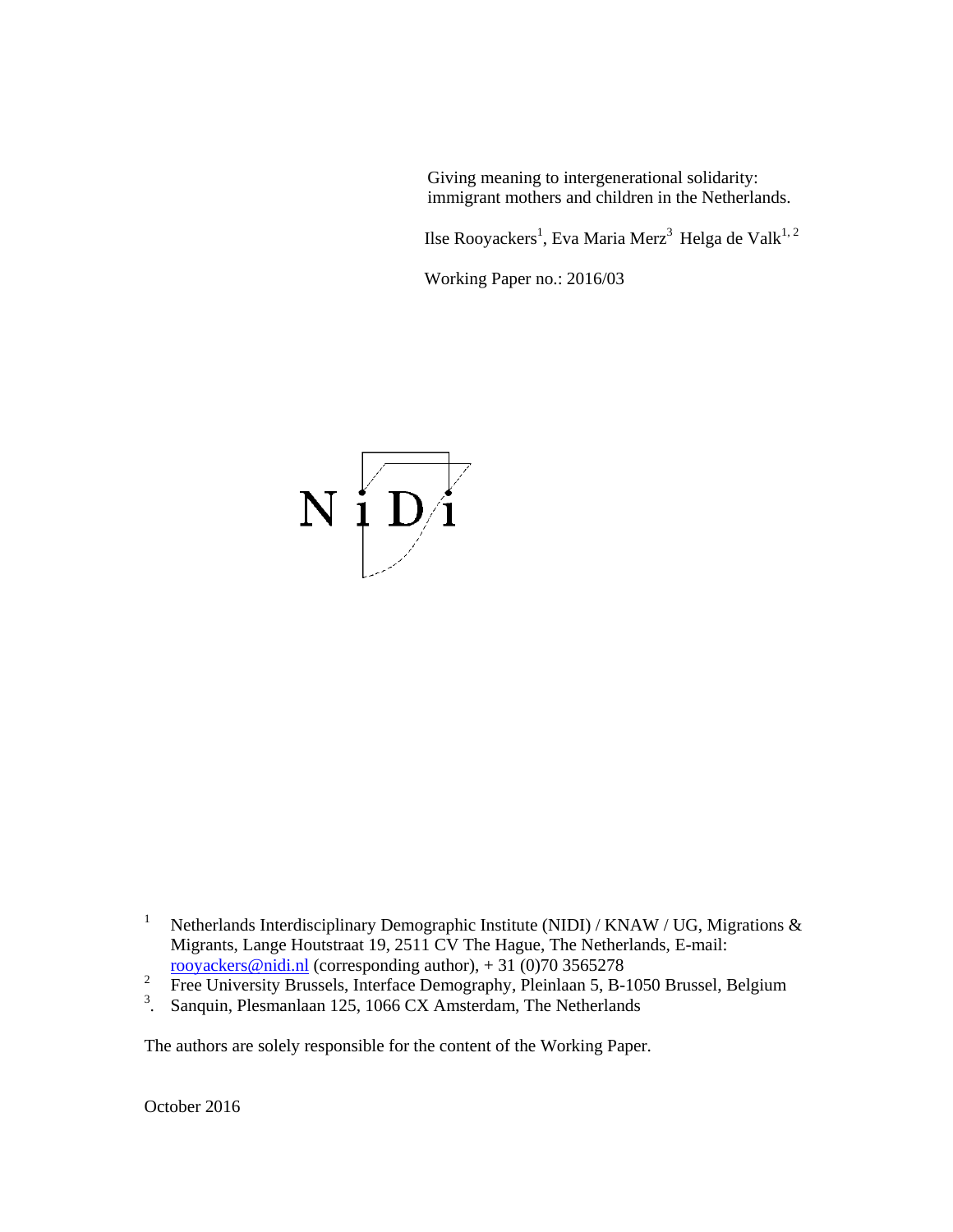### **Abstract**

In this paper, we examined how relationships between mothers and adult children were understood and evaluated in the context of migration. Our data consisted of in-depths interviews with Surinamese and Antillean immigrants in the Netherlands. Results showed that the role of practical support in mother-child relationships differed across siblings and over time. Emotional ties were positively assessed by the amount of time spent together, but only mothers expressed concerns about the frequency of contact. They counterbalanced negative implications for the relationship, however, by considering the impact of individual opportunities and needs. Whereas opportunity restrictions of children were ascribed to circumstances, needs of parents were minimized by highlighting self-reliance, lowmaintenance and gratefulness. Together, our findings elaborate previous insights about practical, emotional and distanced ties in migrant families and demonstrate how migrants can use Western and non-Western family norms in an integrative fashion to give meaning to family ties.

*Key-words:* Immigration/Migrant families, Intergenerational relations, Families in middle and later life, Qualitative research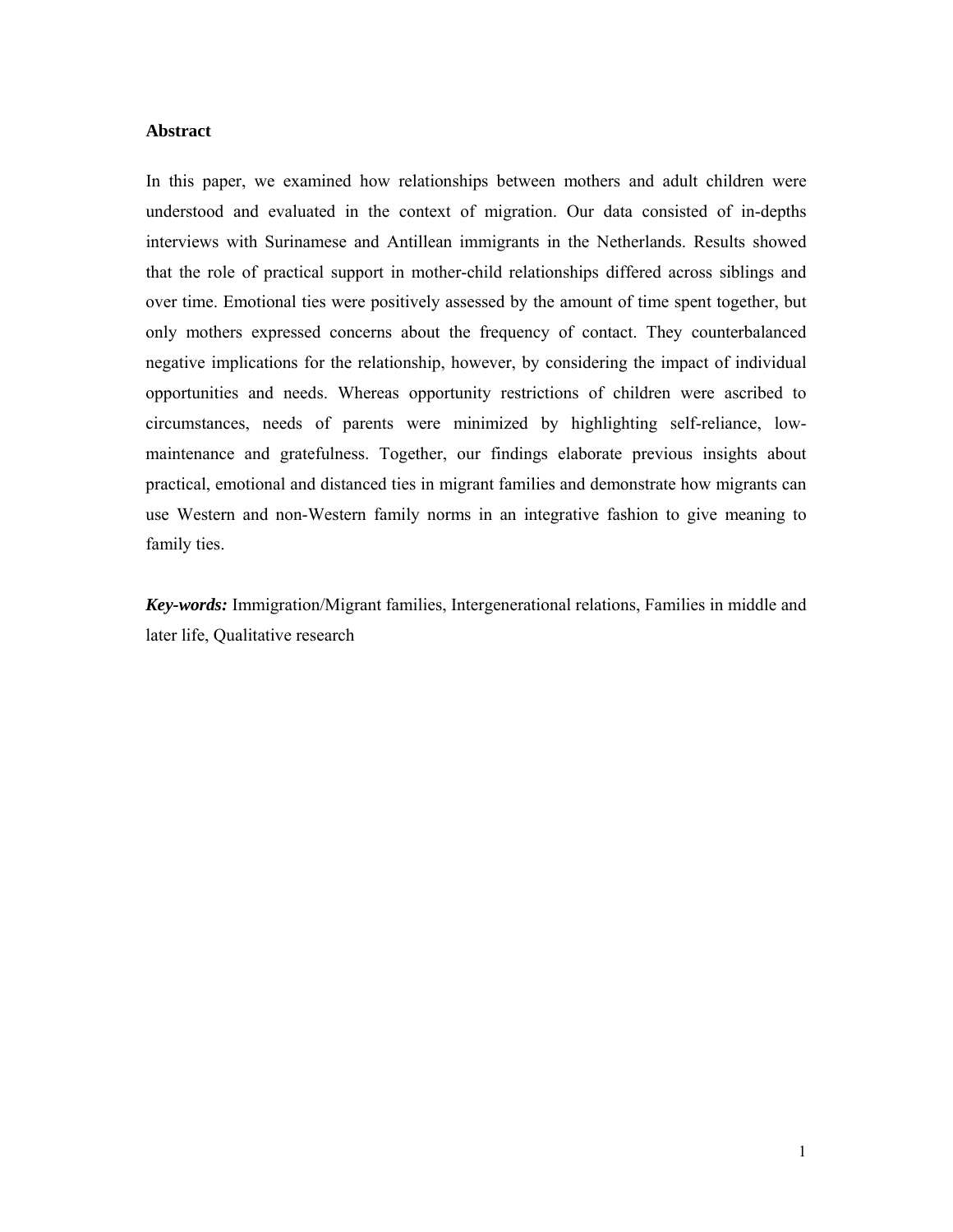# **Giving Meaning to Intergenerational Solidarity**:

### *Immigrant Mothers and Children in the Netherlands*

With the ageing populations of North-Western European countries, a great interest has emerged in intergenerational relationships and the solidarity between parents and their adult children. Meanwhile, immigrants are forming a growing share of the elderly. Many of them originate from non-Western societies, where kinship plays a pivotal role and families rely on each other for support. At the same time, their children grew up in a destination country where individual freedom and independence are highly valued. Research has addressed the question how migration, especially from a non-Western to a Western country, impacts family relations. On the one hand, findings indicate that traditional family values persist. Compared to natives, migrants continue to belief more strongly that adult children ought to take care of parents, for example (De Valk & Schans, 2008; Fuligni, Tseng, & Lam, 1999). Studies on actual support, on the other hand, showed that migrants and natives are quite similar and thereby suggest that migrants are adapting their family behaviors (Schans & Komter, 2010; Schans & De Valk, 2011).

Although these works importantly advanced our knowledge about the general contours of migrant families, a more in-depth picture is still missing. The issue how migrants themselves view and evaluate intergenerational relationships still remains unaddressed. Taking into account the meanings that are attached to family behaviors is nonetheless essential for understanding family solidarity. Furthermore, the simultaneous findings that norms persist while behaviors change in the process of migration and settlement, implies that immigrant elderly may be encountering a reality that is at odds with their expectations. An intriguing question, therefore, is to what extent immigrant parents experience such conflicts in the relationship with children and if so, how they understand and explain these. Whereas tensions in the relationship between aging parents and adult children are a growing topic of interest concerning Western families (*e.g.* Peters, Hooker, & Zvonkovic, 2006; Pyke, 1999; Spitze & Gallant, 2004), such dynamics in migrant families have not yet been considered.

In this paper, the central questions are how mother-child relations become understood and evaluated by migrants and how migrant mothers manage potential mismatches between their expectations and the actual behaviors of children. The analyses comprised two parts. First, elaborating previous quantitative research, we looked more into detail about practical, emotional and distanced aspects of mother-child relationships. Second, we zoomed in on instances that revealed an incongruence between what mothers had expected or preferred and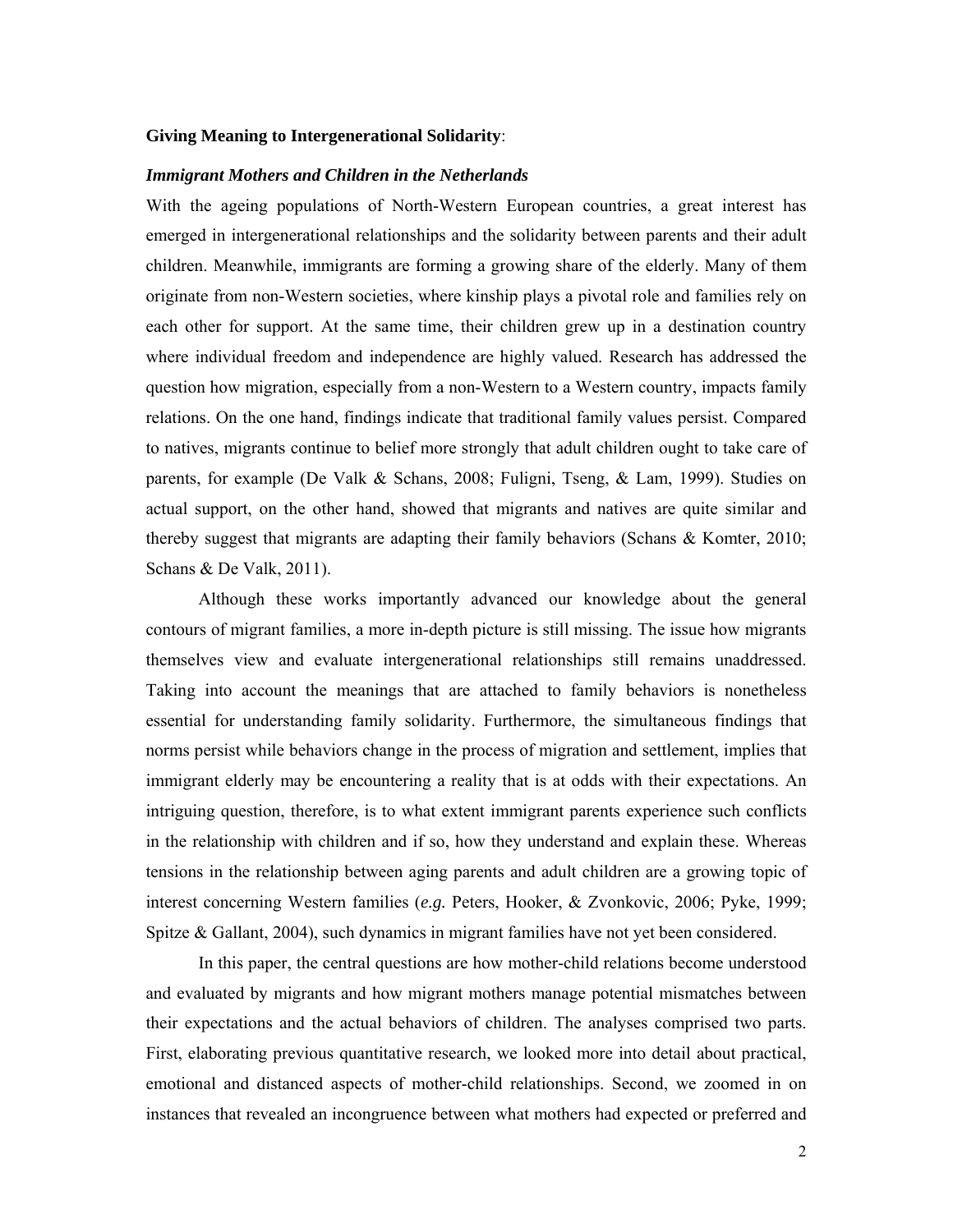how children actually behaved. The aim was to examine how mothers explained these situations and what the consequences of their explanations were for an evaluation of the relationship.

Data were gathered through in-depth interviews with immigrants of Surinamese and Antillean descent in the Netherlands (De Valk, 2012). Surinamese and Antilleans are two of the largest non-Western immigrant groups in the Netherlands, most of whom arrived during the 1960s. While the first generation is getting older, their children have come of age. These origin groups are thus of exemplary relevance for studying intergenerational solidarity among migrant families. We focus specifically on mothers because of the central role that women are known to have as kin keepers (Gerstel  $\&$  Gallagher, 2001) and our aim to build on preceding studies.

### **Theory and previous research**

### *Practical, Emotional and Distanced Ties*

The strong orientation towards the family in non-Western societies has received ample empirical support (*e.g.* Kagitçibasi, Ataca, & Diri, 2005; Phalet & Güngör, 2009; Trommsdorff & Nauck, 2005). In order to understand how migration affects family relations, distinguishing between practical and emotional ties has been shown to be helpful. According to theory, the conditions of less affluent, non-Western societies foster a mutual interdependence between parents and children in practical and emotional respect (Kagitçibasi, 1996). Migration to a Western society would reduce the need for practical solidarity, because these countries are more economically advanced and offer alternative forms of social security. At the same time, emotional ties among migrant families would retain their significance. The assumption that practical interdependence diminishes while affective ties remain strong has been empirically demonstrated by research on mother-child relations among non-Western immigrants in the Netherlands (Rooyackers, De Valk, & Merz, 2014). This study additionally showed that the direction of support matters. Whereas emotional support was always exchanged, practical support was variably given both ways (exchanged by mother and child), upward (child to mother) or downward (mother to child). Furthermore, there were also mothers and children who neither gave nor received support of either kind. These relationships were rare in general, but more common among migrants than native Dutch. Referring to the possible problematic consequences of migration, the authors concluded that this lack of support may reflect distanced, rather than (desired) independent ties.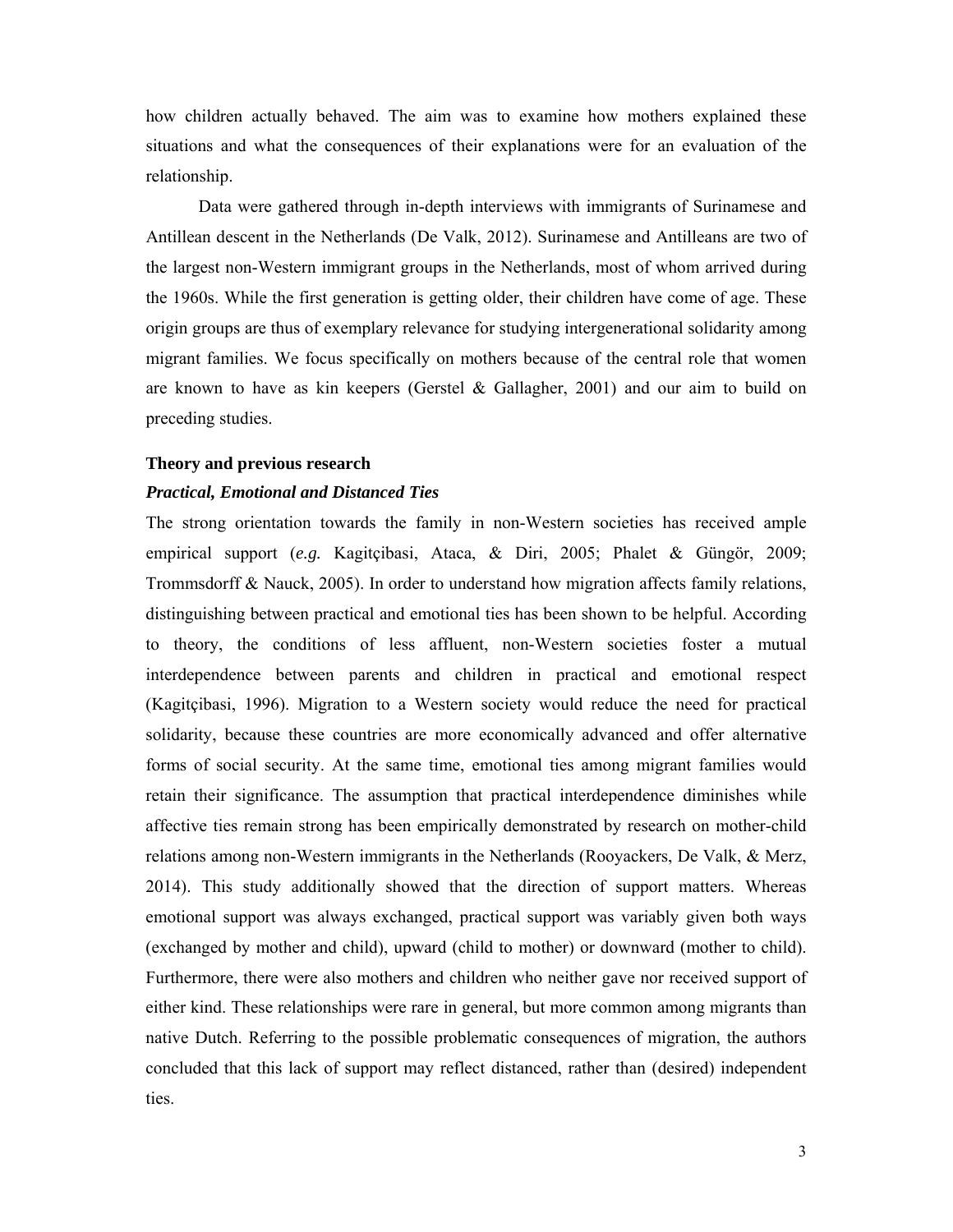The relevance of these studies notwithstanding, their findings raise some interesting issues that this type of research cannot (easily) address. Survey studies have commonly focused on the relationship between a parent and one particular child. However, practical support and tasks may be divided across siblings. The assumption that siblings share intergenerational responsibilities has been indirectly demonstrated by the finding that children from large families tend to maintain less frequent contact with their parents (*e.g.* Spitze & Logan, 1991; Van Gaalen & Dykstra, 2006). Research has not looked into such differentiations in detail, however, let alone for migrant families specifically. Furthermore, the emotional dimension of intergenerational ties is intrinsically related to subjective perspectives. Which behaviors count as emotional support, for example, depends on what people interpret or experience as such. What does it mean if parents and children regard their relationship as emotionally close? Similar questions can be asked about distanced ties, which in some way are the other side of the same coin. In the first part of our paper, we addressed these issues, aiming to give a comprehensive picture of mother-child relationships across siblings and how migrant mothers and children understand and concretize emotional and distanced ties.

### *Conflicting Norms and Behaviors*

On the one hand, studies on family behaviors have showed that immigrants become more similar to natives over time and thereby suggest that migration causes a certain degree of shift in family relations. Research on family values, on the other hand, highlighted the continuance of norms among migrants and a persisting difference with natives. Even though family values level off to some extent over immigrant generations (Phalet & Güngör, 2009; Merz, Özeke-Kocabas, Oort & Schuengel, 2009), immigrants as well as their descendants remain stronger adherents of filial obligations than Western natives, for instance (Schans & De Valk, 2011). The diverging paces of changing values and behaviors has been specifically demonstrated by a study which showed that behavioral differences between native Dutch and immigrants disappeared among the second generation, whereas the gap in family values remained (Arends-Tóth & Van de Vijver, 2008). As suggested by the authors, these findings indicate that the behaviors of migrants are more readily modified than their beliefs. Whereas conducts can be adjusted to the practical necessities of daily life, values that are acquired through socialization may be psychologically central constructs that resist change. However, although the assumption that migrants adapt their family behaviors while retaining normative beliefs may be practically true, it leaves the intriguing issue how migrant parents deal with the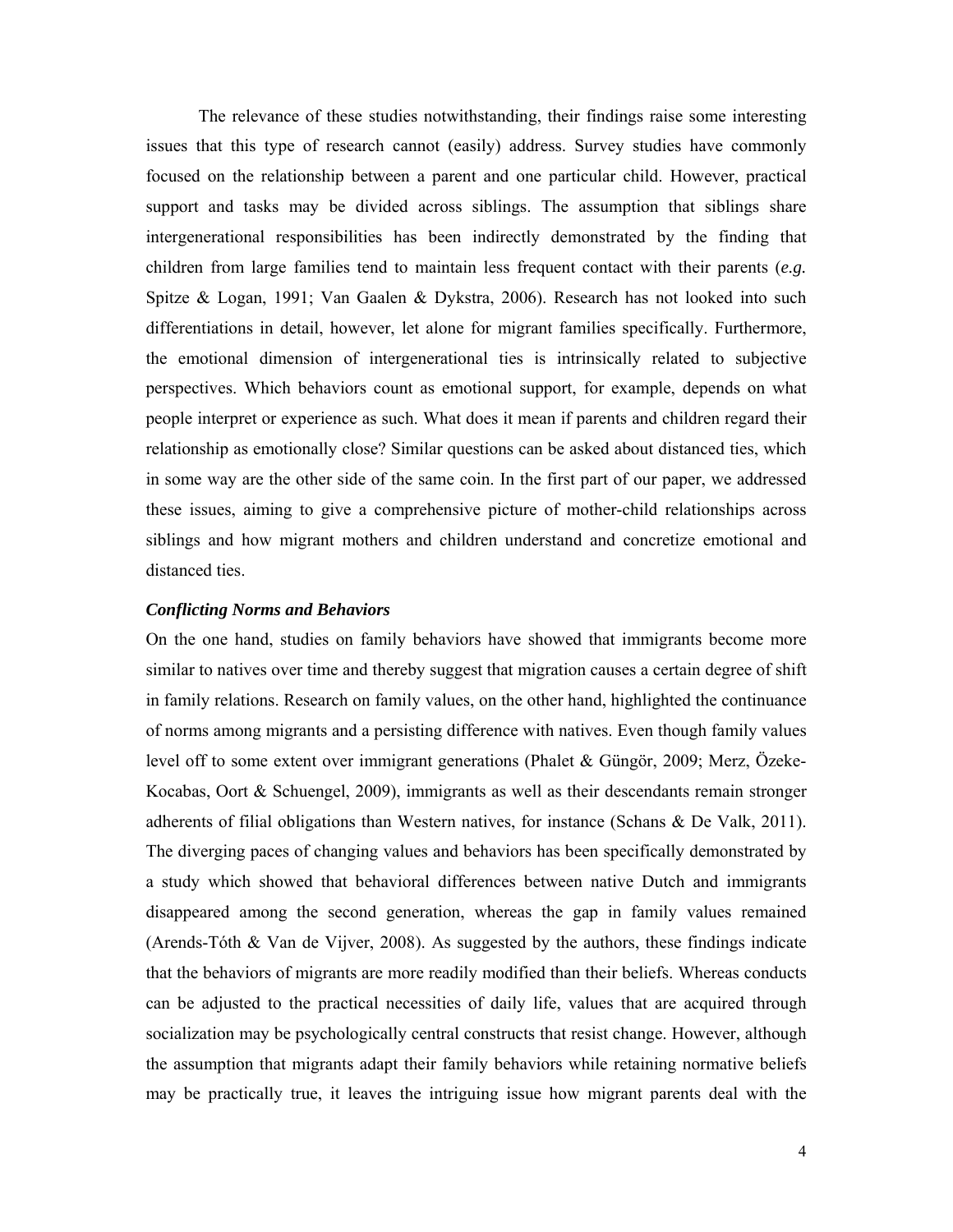implied discrepancy. In the second part of this paper, we examined the explanations that migrant mothers gave for such situations of (potential) conflict and the evaluative assessments that followed their explanations. Based on the theoretical argument that migration changes family relations by altering socioeconomic and cultural conditions, we expected that migrant mothers would refer to circumstances. In addition, we focused on normative beliefs about family relations. In migration literature, "non-Western" and "Western" family values are commonly identified by their respective emphasis on family obligations and individual independence. Migrants, however, may be influenced by both, as they were socialized into the norms of the origin country and at the same time encountered alternative practices and ways of thinking about family relations in the society where they settled. We thus attended to the possibility that mothers drew upon both these family notions to make sense out of their relationships with children.

# *Immigrant Groups of Study*

Our study focuses on (descendants of) Surinamese and Antillean immigrants in the Netherlands. Today, the Dutch population numbers 17 million people, of whom nearly three percent are of Surinamese and Antillean origin (Statistics Netherlands, 2015). The share of elderly among these migrant groups is increasing. In 2015, there were 46.000 respectively 13.000 individuals of Surinamese and Antillean descent who were older than 60. Meanwhile, their offspring is growing in number as well. Close to half of the contemporary Surinamese and Antillean immigrant population in the Netherlands belongs to this so-called second generation.

Migration from the Caribbean area to the Netherlands has primarily been shaped by (post-)colonial ties. Particularly during the 1960s and 1970s, large flows of immigrants arrived in search of education or for joining family members in the Netherlands (Vermeulen & Phenninx, 2000). By virtue of originating from (ex)colonies, most Surinamese and Antilleans already had some command over the Dutch language before migrating. The Caribbean region differs from the Netherlands in terms of family organization. In Suriname and the Antilles, the typical family structure tends to be matrifocal. Unmarried partnership is not unusual and union dissolution rates are fairly high (Emery & Golson, 2013). This means that mothers take on a special position in the family. Quite a number of households are headed by single mothers, whereas fathers are less involved with the upbringing of children (Distelbrink, 2000). Similar patterns were found among Surinamese and Antillean immigrants in the Netherlands. There are about thrice as many female household heads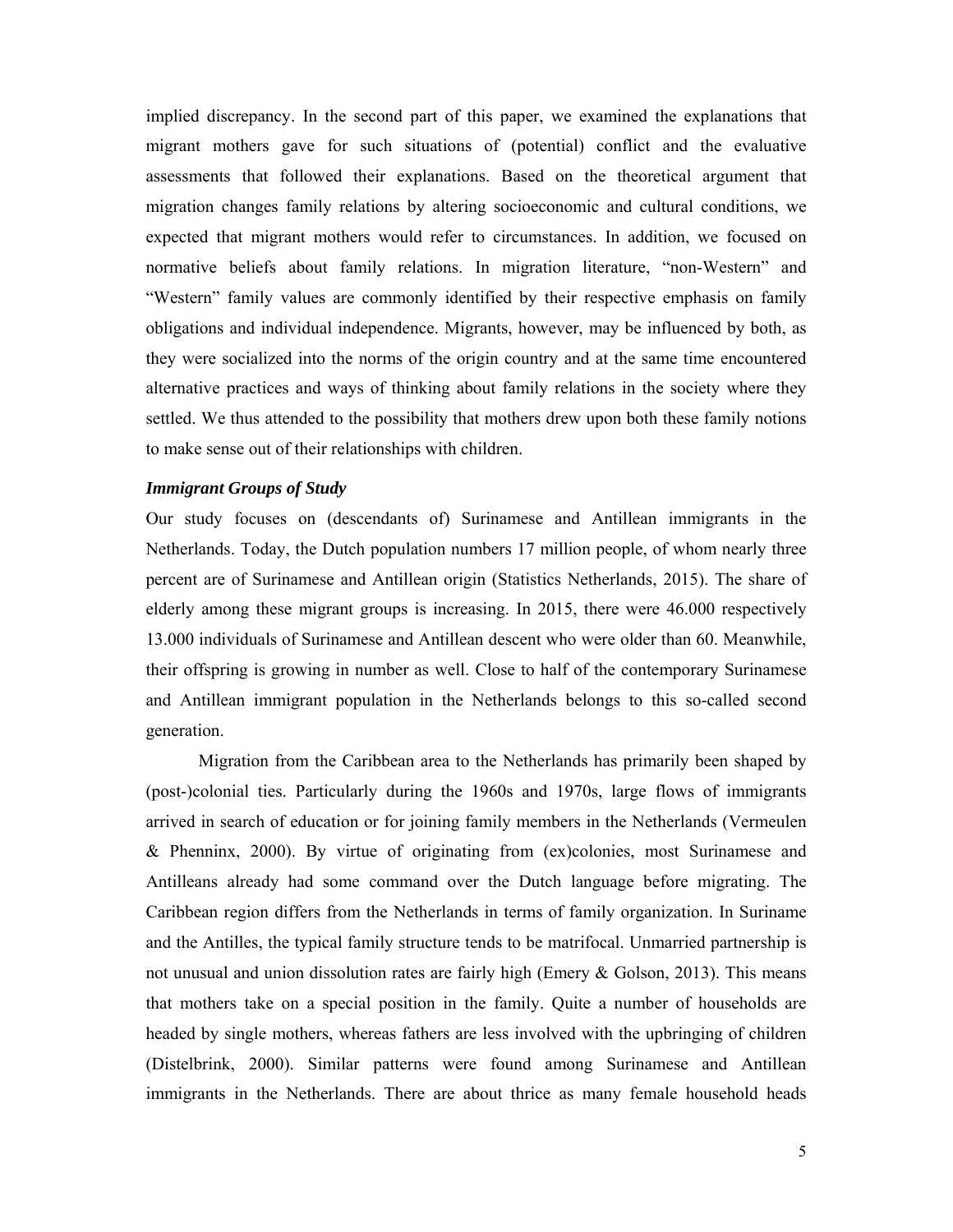among Surinamese and Antilleans than among native Dutch, for instance (Van der Vliet, Ooijevaar, & Van der Bie, 2012). Likewise, separation occurs more frequently among these immigrants than native Dutch women (Rooyackers, Das, & De Valk, 2016).

# **Method**

### *Data Collection and Participants*

Data for the analysis came from the mini-panel *Lonely but not alone: measuring loneliness in migrant samples* (De Valk, 2012). This qualitative study supplemented the nationally representative, large scale *Netherlands Kinship Panel Study* (NKPS; Dykstra et al., 2004) on family ties in the Netherlands. Letters of invitations were sent out to people who had already participated in the NKPS wave 1 (2002-2004) and agreed to be re-contacted. Respondents had to be above 40 years of age and either born in Suriname or the Antilles or have at least one parent who was born there. All of them had been living in the Netherlands for at least 10 years. Of the 242 persons who were approached, 65 responded, including 44 persons who declined the invitation and 21 who agreed to participate. With the purpose of gaining information about loneliness, participants were asked about their relationships with the primary people who made up their social network. The interviews followed a semi-structured guideline and lasted between 90 minutes and two hours. They were held in Dutch and at the respondents' homes. In line with residential patterns among immigrants in the Netherlands (Van der Vliet et al., 2012), nearly all respondents lived in the 25 largest municipalities and most of them in the four main cities: Amsterdam, Rotterdam, The Hague and Utrecht. Lastly, for the analyses, we excluded interviews with persons who were Dutch but had incidentally been born in Suriname or the Antilles and people with peculiar family circumstances. This yielded a total number of 14 useable interviews.

# *Analytical Procedure*

We prepared the data by making relevant selections in stepwise manner. First, fragments were collected in which respondents talked about the relationship with their mother and/or children. These fragments were categorized according to the respondent's perspective as mother or child and divided between daughters and sons. Next, excerpts were ordered with respect to any references made to various types of given and received support. The fragments were analyzed in Dutch, but exemplary texts were translated to English for presentation in the paper. Names were anonymized and grammatical errors or informal language were retained in the translations.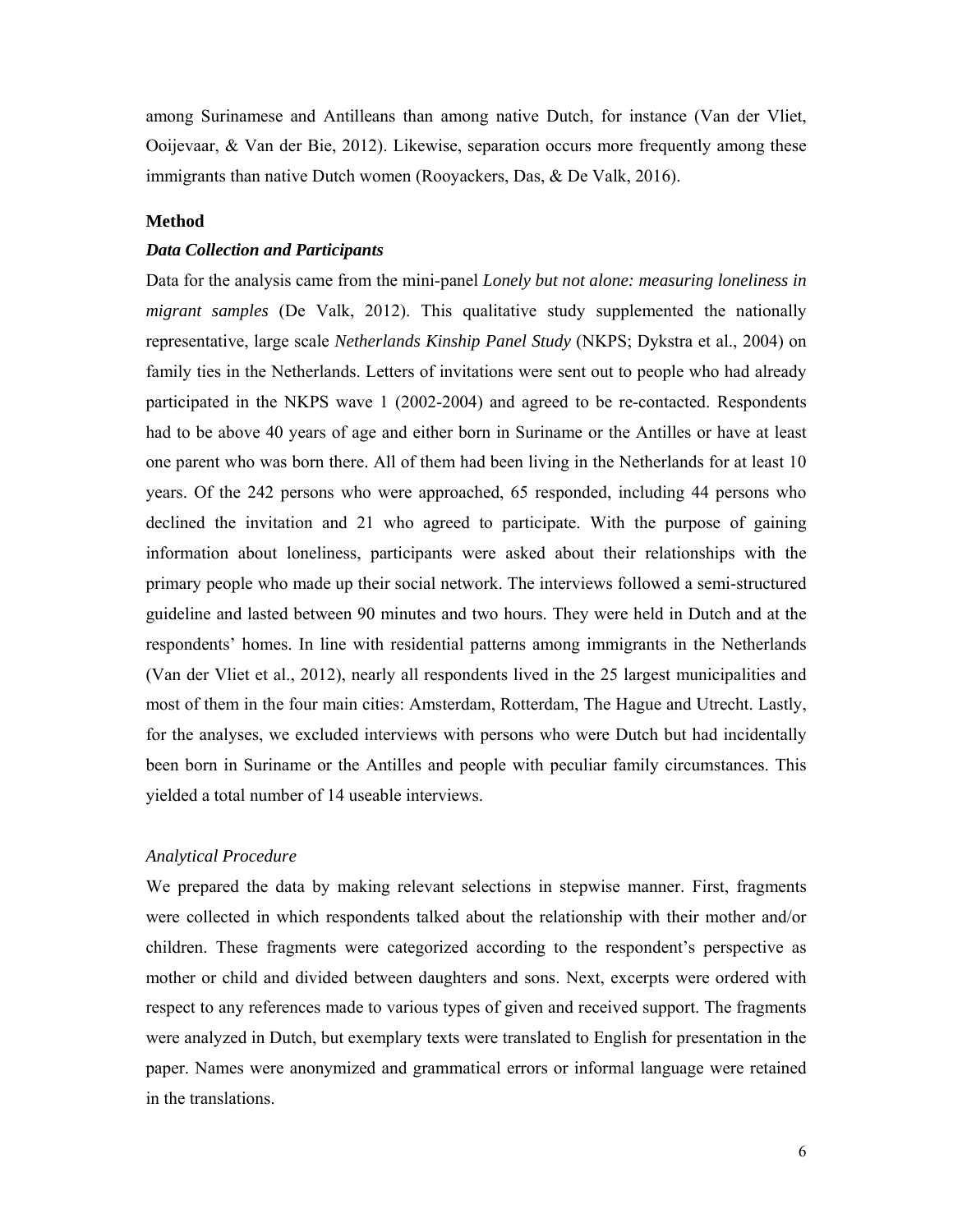Our analyses comprised two parts. The first part was descriptively oriented, with the aim to more closely examine the practical, emotional and distanced dimensions of mother-child relationships. In the second part of the analyses, our purpose was to analyze how mothers (discursively) dealt with diverging expectations and the actual behaviors of children, using a more fine-grained discursive analytical approach. Our method is lightly based on Potter and Wetherell's form of discourse analysis (Potter & Wetherell, 1987; Potter, 1996), which attends to the rhetorical functions that explanations serve. The particular ways in which people describe situations, for example, can be used to circumvent potential accusations or construct a favorable (or unfavorable) image of oneself or others. In addition, we acknowledged that societal norms shape people's understanding of relationships. These value constellations provide social identities (such as mother or child) that render certain behaviors appropriate and hence have implications for how people are evaluated (Parker, 1992; Willig, 2008). The discourse of "family obligations" and "individual independence" are examples of such value constellations. We therefore examined whether and how mothers used these ideological notions of family relations to explain and evaluate instances that involved a tension between their expectations and reality.

# **Results**

### *Descriptive Overview*

Tables 1a-b in the Appendix show the age, sex and family situations of respondents. There were ten women and four men in the sample. Given our focus on mothers, all men were automatically examined from their perspective as a son. Seven women discussed intergenerational relationships as a mother, whereas the other three spoke about their role as a daughter. There were equally many Antilleans and Surinamese among both men and women. All respondents affirmed to identify as such, with the exception of one woman who did not consider herself Surinamese, Antillean or Dutch. In line with what we know about the typical family patterns among these immigrant groups, there were quite some single and divorced women in our sample. Of the ten women, seven were younger than 60, of whom four were divorced, two were single and one was widowed. Whereas the two single women were childless, the others had between one and three (adult) children and some had grandchildren as well. Of the remaining three female respondents, aged between 65-80, two were divorced and the third had never been married. All of them had six to eight (adult) children and also grandchildren. Of the four men, two were between 40-50 years of age, each being married and having two relatively young children still living at home. The other two men were older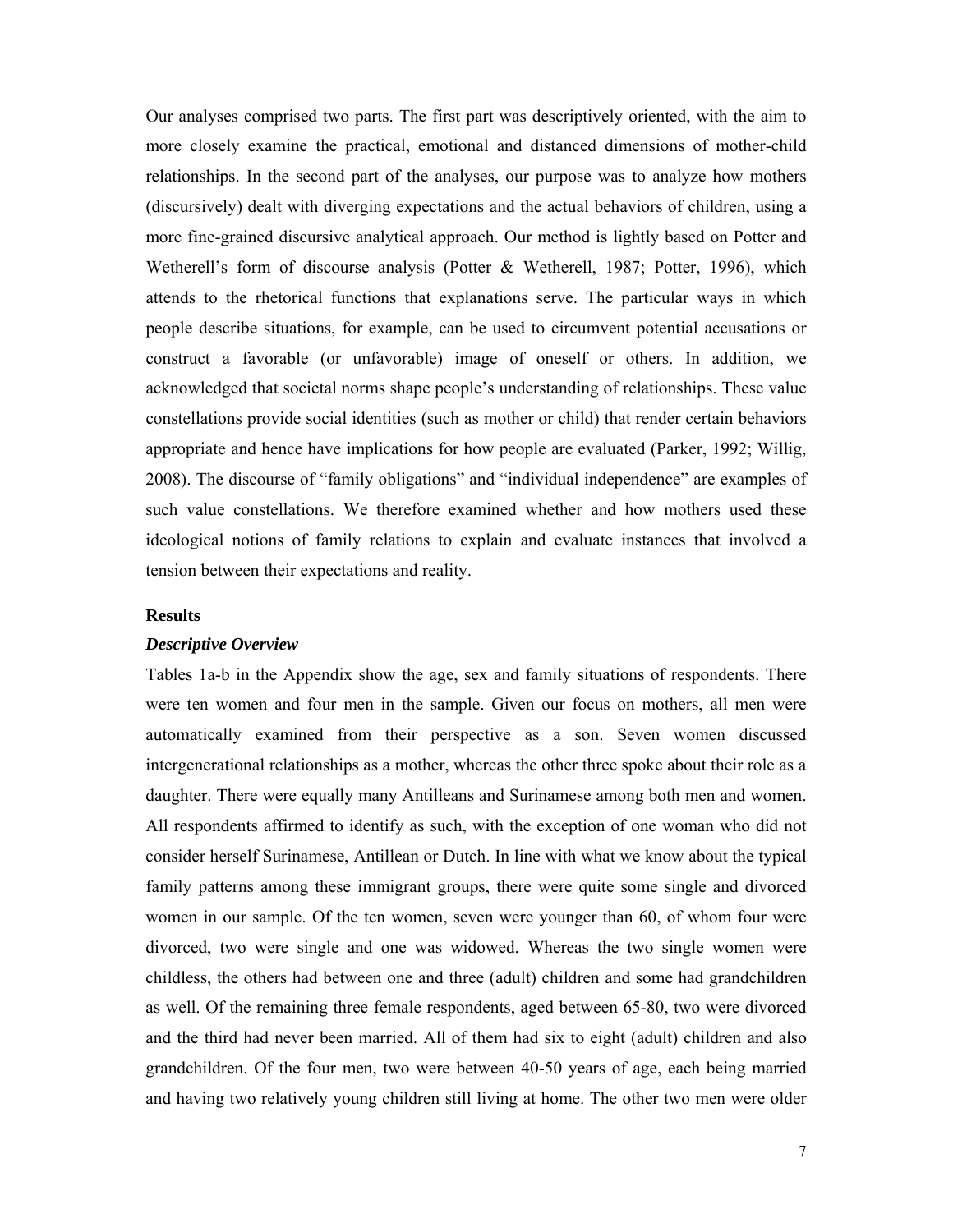than 60, one being divorced with (grand)children and the other being married with one (adult) son.

In addition to background characteristics, Tables 1a-b include an overview of the kinds and directions of practical and emotional support that were mentioned by respondents, from the perspective of mothers (1a) and children (1b). Although the tables refer to the relationship that respondents most clearly discussed, additional information about relations with other children or their simultaneous role as parent and child were considered in the analyses as well.

# *Part I: Dimensions of Mother-Child Relationships*

# *Practical support*

As expected, we found quite some variation in practical support: whether or not it was given at all, in what kind, in which direction and with what frequency. Two forms of practical support flowed exclusively from mother to child: financial support and help with childcare. As far as we could tell from the interviews, no large amounts were given or received. Instead, financial support included periodic gifts or contributions in covering expenses for household products. Whereas those who mentioned financial help were sons, only daughters had received childcare. Childcare obviously depends on the presence of young (grand)children. Nevertheless, not all grandmothers assisted with childcare and among those who did, the frequency varied. Whereas one respondent babysat her grandchildren less than once a week, for instance, another (grand)mother provided childcare almost daily, including getting them from school and cooking dinner. Upward forms of practical support concerned various general matters and were provided by both sons and daughters. Children helped their mother, for example, with getting groceries, transportation or preparing meals. The frequencies again varied, with some respondents assisting their mother on occasion and others doing chores daily.

Another form of practical support that featured noticeably in the interviews was coresidence. The instances that respondents described were quite intensive, including longer periods, the hosting of more than one person and a recurrence over time. One son, for instance, had parents who lived off and on in Curacao. Whenever his parents were in the Netherlands for several months, he and his wife hosted them. When buying a new house, it was important for them to have enough space to offer his parents their own room.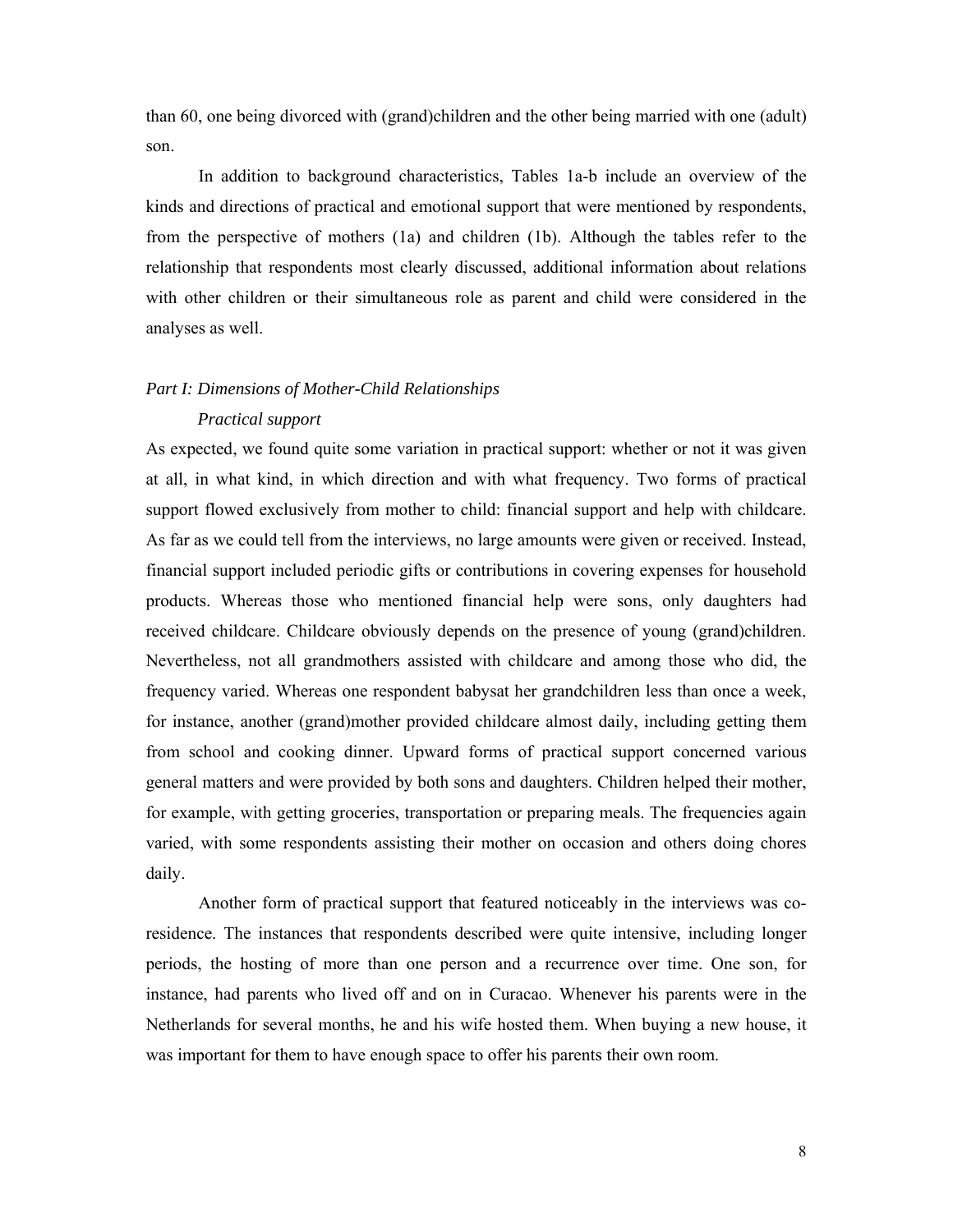Fragment 1 Son, 42, married 2 children

R: Well, when we bought this place, we assumed that we'd be having family members staying in the house for a long, very long time. My mother, or my parents, also have their own, pretty big room.

Wife of R: His mother also lived here for three months in the past year. And the year before as well.

R: Yeah, yeah, that is just my mother's room.

Wife of R: We are expecting another little one, and then [daughter] moves to the attic, because well, that other room is his parents' (laughs).

Another respondent, a 49 year-old daughter, had lived with her mother for multiple years at the time of the interview. There was also a mother who shared her residence with her 35 yearold son. Another mother temporarily hosted her son of 34, her daughter of 33 as well as her granddaughter of 11, "due to circumstances". A few years ago, her son and granddaughter had also lived with her. Furthermore, multiple other respondents who were currently not receiving or providing co-residence, said to have done so at other moments. In our interviews, a shared co-residence between mothers and (adult) children was not treated as something out of the ordinary. This became clear, amongst others, from the way in which respondents talked about co-residence, mentioning it in passing as a descriptive feature of their current living situation. Furthermore, when asked about the help they gave or received, not all respondents who provided co-residence or who were hosted mentioned this as a forms of support. During such times of co-residence, however, other types of practical support appeared to be naturally provided, both downward and upward. The son of Fragment 1, for instance, said that his parents supported his family financially with household matters such as groceries. The 49 year-old daughter who co-resided with her mother, moreover, explained to do "all kinds of stuff", doing "whatever her mother needed or asked her to do".

Sometimes, co-residence with a particular child was the reason for other siblings not to assist their mother with practical matters, as this was considered taken care of. Yet, also in other situations, we found a noticeable variation in mother-child relations across siblings. These differences became especially clear in the dimension of upward practical support. In some families, one child took care of nearly everything. One 66 year-old son, for instance, said that his sister organized all practical and financial issues, whereas he visited his mother once a month. In other cases, practical support was somewhat more evenly distributed across siblings or involved contributions from extended family members. Also then, however, one child retained a central role. A son, for example, cared for his mom Mondays to Fridays (and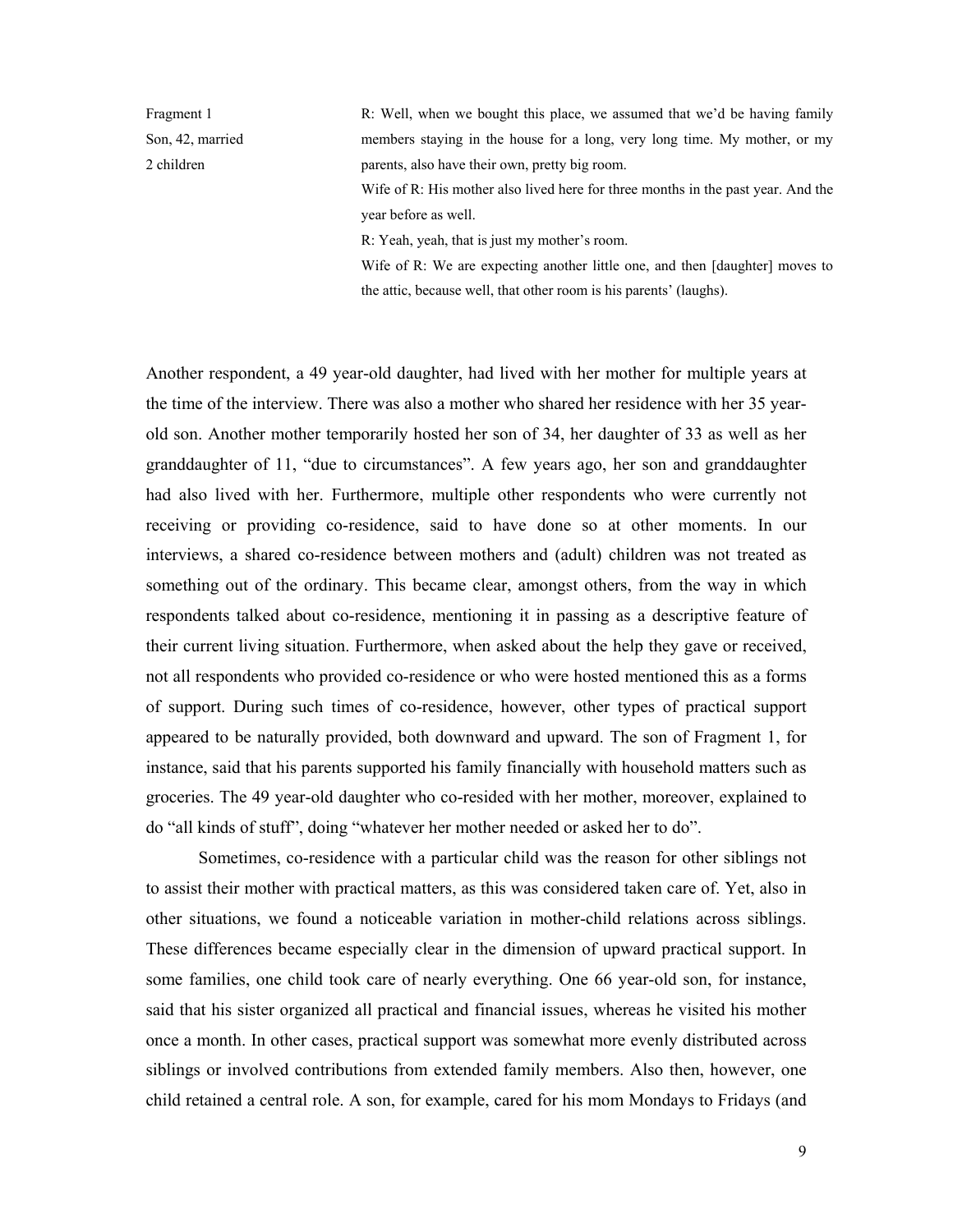at times also in weekends), while his brother took over some weekends and a nephew managed financial arrangements.

The interviews also revealed that the division of practical support across siblings changed over time. In some cases, the amount of practical support a child had once provided suddenly decreased. One mother, for instance, talked about the relationship with her daughter with whom she had been most close of her six children. This abruptly changed when that daughter decided to migrate back to Suriname. At first, her youngest son "took over" that role:

Fragment 2 Mother, 80, divorced 6 children, 11 grandchildren R: You see, before it was like, that daughter of mine who has moved back to Suriname, she used to live not too far off. So we always went for groceries together. And together, if she went somewhere: "do you want to come?" And if I was at some place: "where are you? Oh wait, I'll come as well". Because she also knew those people. And that's how it was. And so when she left, it was like he took over.

However, things got difficult when her son had a stroke recently. Her other children offered some help to fill the sudden gap, but not (yet) to the degree as her daughter and son did before:

| Fragment 3 | R: Look, because my son, he always helped me with everything. $[]$ . I miss him |
|------------|---------------------------------------------------------------------------------|
|            | a lot. And it makes me really sad.                                              |
|            | I: Has it changed that much?                                                    |
|            | R: Yes [] What he's able to do, in what he's able to do. And you notice that    |
|            | about him. So when I go there, he always used to bring me home. So I went,      |
|            | and if I had to go home, he brought me home. But now I have to take the bus     |
|            | home.                                                                           |

Conversely, from the perspective of a daughter, one respondent explained that she had cut down on her caregiving activities because the responsibility of being the main organizer among siblings weighed on her. Having fulfilled these tasks from childhood on, she struggled to change the relationship with her parents and siblings.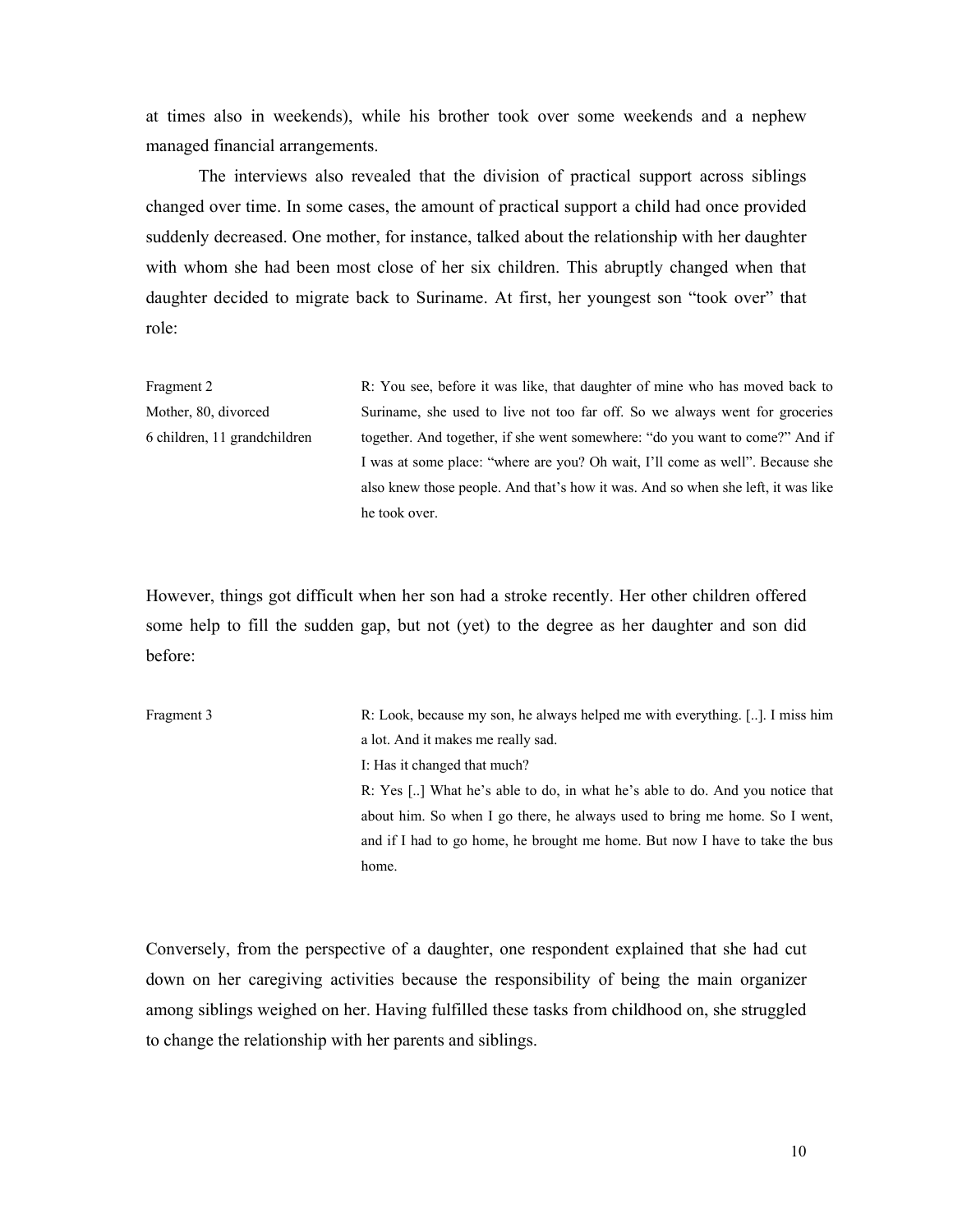| Fragment 4                       | R: My parents have eight children. And apart from my brother, everyone lives          |  |
|----------------------------------|---------------------------------------------------------------------------------------|--|
| Mother (speaking as a daughter), | here. So once in a while you can, huh, delegate. Then you can divide it among         |  |
| 59, divorced                     | each other. There was a time that it really, you know all revolved around me.         |  |
| 3 children, 3 grandchildren      | Now it's still like that, but I've I've put aside that leadership role to some        |  |
|                                  | extent.                                                                               |  |
|                                  | I: Because you are the eldest child?                                                  |  |
|                                  | R: No, I've got an older brother and sister, but from childhood on, it has grown      |  |
|                                  | to be like this. It has grown to be like this from childhood on. So., well., yeah, it |  |

keeps making things difficult.

### *Emotional ties*

Whereas every respondent who mentioned practical support also emphasized emotional aspects of the mother-child bond, affective ties were also considered important if practical support was not part of the relationship. Mothers who expressed some disappointment in the practical assistance they received, for example, at other moments affirmed the close relationship they had with their children. Also from the perspectives of children, practical support was not treated as a necessary part of an emotionally close relationship. The respondent in the following fragment, for instance, called her mother the closest person in her life and at the same time explained that her sisters (who lived with their mother) rather than she herself provided practical help.

| Fragment 5                                        | I: And why do you mention your mother?                                         |
|---------------------------------------------------|--------------------------------------------------------------------------------|
| Daughter, 60, single                              | R: Uhm, well, because I do really feel connected with her and how much         |
| no children                                       | contact I have with her, a lot over the phone, and sometimes one or two times, |
| one time a week or two times a week I go see her. |                                                                                |

This fragment is illustrative for the two main ways in which respondents discussed the emotional dimension of mother-child relations. In the excerpt, the respondent gives two reasons for naming her mother as the most important person in her life: feeling connected and having frequent contact. First, unlike practical help, emotional support was linked to a general, subjective evaluation of the relationship. Words that respondents used included "emotional connection", "close bond" or "strong ties". These phrasings are meaningful about the relationship itself and automatically imply a sense of reciprocity. Second, emotional ties were concretized, most markedly by the frequency and means of contact. Mothers and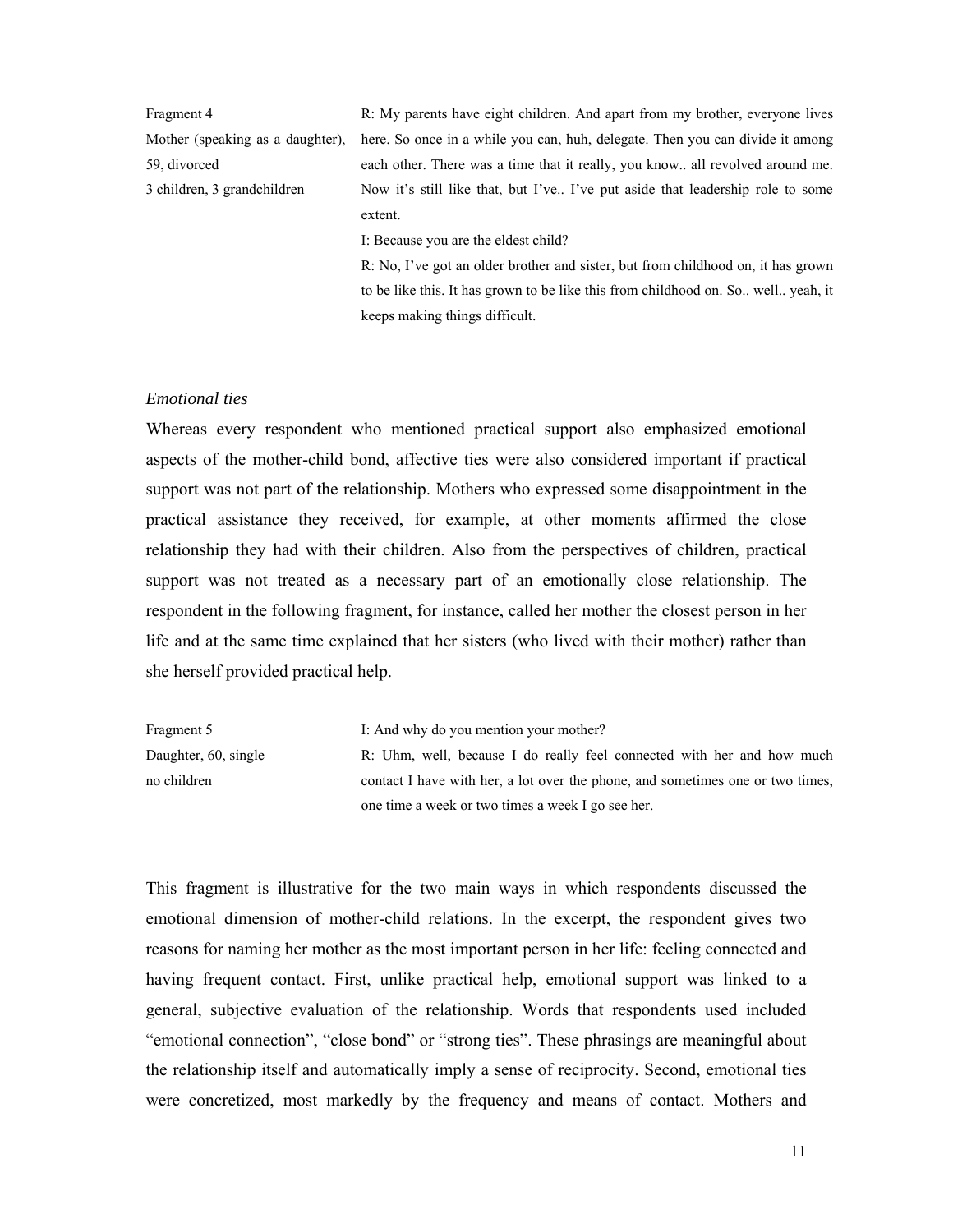children clarified their close relationship by stating how much time they spent together. One daughter, again in response to the question why she had called her mother (whose residence she shared) the most important person in her life, laughed and said: "My mom? I just drag her everywhere!". Another daughter, responding to the statement that children living nearby should visit their parents at least weekly, affirmed her agreeance and added: "If my mother would have lived nearby, I'd be at her place every day". Similarly, a son revealed the importance of affective ties when he said to visit his mother multiple days a week because they enjoyed each other's presence. Furthermore, apart from directly mentioning contact, some mothers and children listed concrete behaviors to illustrate their close ties. Most of these, however, were again related to spending time together: watching movies, going out for dinner or making day trips.

Next to discussing contact in a general sense as meaningful about the relationship (i.e. indicative of a close bond), respondents made the initiation of contact into a specific act of affection. Many mothers highlighted how their children called them, presenting this as evidence of their care. Other respondents stressed the reciprocal nature of contact, explicitly stating how they called their children and their children called them:

Fragment 6 Mother, 80, divorced 6 children, 11 grandchildren R: Not a day goes by or I call my daughter who lives in [place]. Or she calls. And if she ever calls in the morning and she can't reach me, then she'll call again in the afternoon. She'll say: "where were you?"

As Fragment 6 illustrates, the initiation of contact was made relevant in combination with the frequency of contact. The respondent affirms the close relationship with her daughter by pointing out their mutual wish for daily contact and her daughter's efforts in accomplishing this. The ways in which contact frequencies were qualified, however, varied substantially across respondents. Whereas some labelled weekly phone contact as "frequent" and portrayed this as indicative of a close mother-child bond, others interpreted comparatively irregular contact (less than monthly) as "often" and expressed contentment with the relationship as such.

### *Distanced ties*

Conversely but similarly, the frequency of contact could be used to warrant more negative views of the relationship, indicating an emotional distance. Again, the absolute number of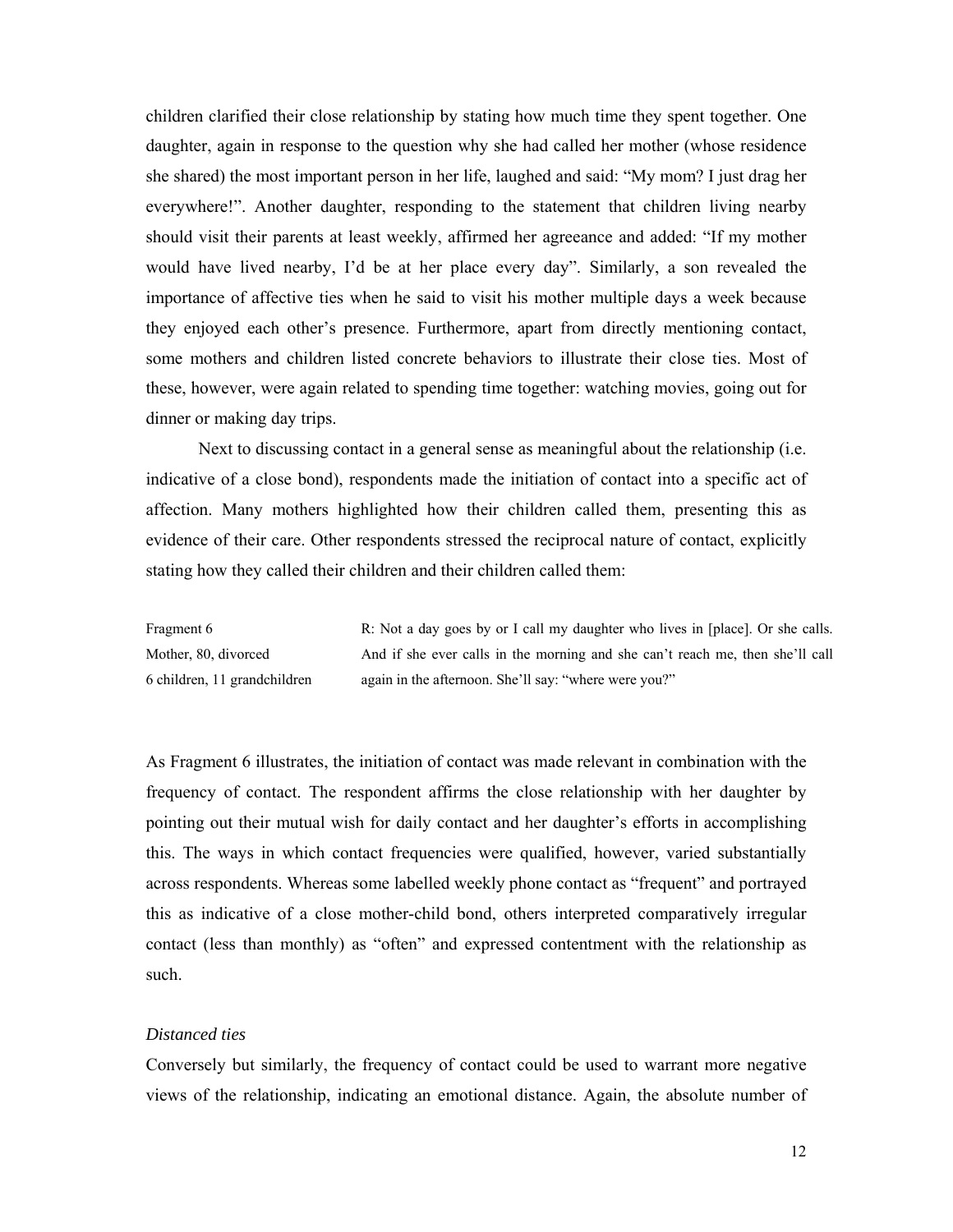phone calls or visits that were rendered "insufficient" varied across respondents. What some qualified as "frequent" was by others described as "infrequent". There was an apparent difference between mothers and children with respect to these more negative evaluations of relationships, however. Only mothers expressed a dissatisfaction with the regularity of contact. In addition, they distinguished between means of contact (i.e. phone calls or visits) and attached a different meaning to each. For some mothers, frequent phone calls could compensate for infrequent visits:

Fragment 7 Mother, 80, divorced 6 children, 11 grandchildren I: And [son]? How often do you see him? R: Well, he works in shifts, you see? He does also call, he calls frequently.

In this fragment, the respondent does not directly answer the interviewer's question about how often she sees her son, but starts by explaining why her son is not able to come and continues by saying he calls frequently. The implication is that the respondent does not feel she sees her son much, but that his phone calls compensate for this to some extent. For other respondents, face-to-face contact was a necessary, essential element of a close relationship, regardless of whether children called regularly. The mother of the following fragment, for instance, had two children whom called daily and five other children with whom she spoke over the phone once or twice a week. Still, in her view, these phone calls were unable to compensate the lack of visits, let alone be considered as evidence for a good relationship. Instead, all throughout the interview, she kept emphasizing that her children not visited (enough). The following fragment is just one example:

| Fragment 8                  | R: We do talk on the phone nearly every day.                                      |  |
|-----------------------------|-----------------------------------------------------------------------------------|--|
| Mother, 74, divorced        | I: And with the other children?                                                   |  |
| 6 children. 8 grandchildren | R: The other children as well, sometimes one, two times a week. Only calling.     |  |
|                             | Not seeing, calling. [Daughter] calls every day.                                  |  |
|                             | I: But you talk to your other children about once or twice a week over the        |  |
|                             | phone?                                                                            |  |
|                             | R: Yes, [other daughter], she calls as well, when she is at work, she calls every |  |
|                             | day. She also visits very rarely.                                                 |  |
|                             |                                                                                   |  |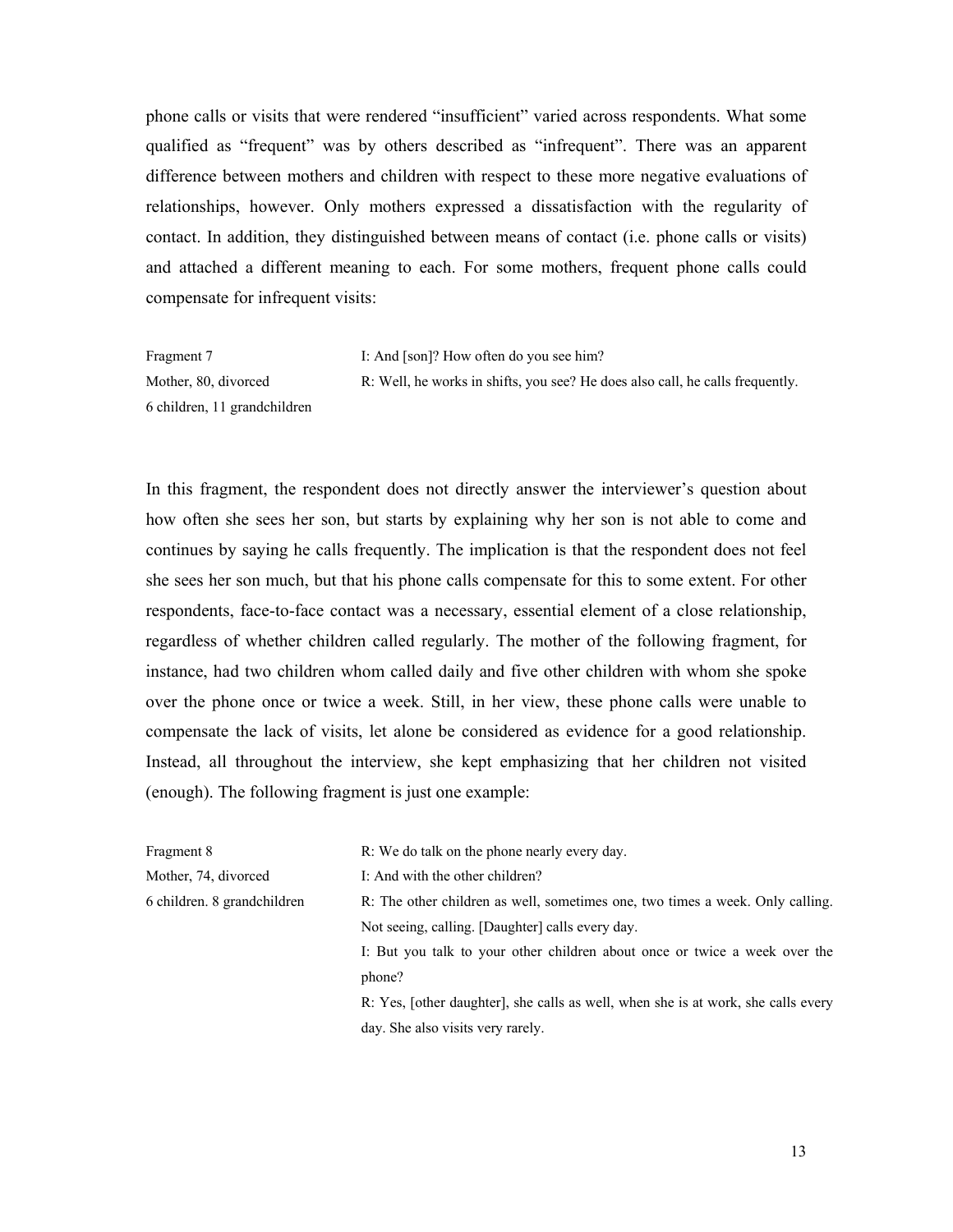Similarly, another mother who earlier in the interview affirmed the frequent phone calls she had with her children, remained disappointed that they did not stop by or invited her more often. For her, these things indicated an actual "close bond", as she saw her sister having with her children:

Fragment 9 Mother, 59, divorced 3 children, 3 grandchildren R: You see, my sister has a very close bond with her children and she really often goes out with her children. Look, her children are now about 20, 21 or 22 or something, and.. then her oldest daughter calls, then that daughter calls like "mom, are we meeting or shall we go out for lunch?" So uhm.. well yes still, they still go out really often.

In contrast to mothers, for whom contact seemed to be a crucial matter, none of the children in our interviews mentioned contact frequency as a problematic issue in itself. Children who expressed a more negative view of the relationship discussed more concrete difficulties that had led them to deliberately seek distance. The respondent from Fragment 4, for instance, withdrew herself from her parents because of the pressure of being the main caregiver among siblings.

### *Part II: Managing Expectations and Reality*

Our second interest was how mothers discursively dealt with (implicitly acknowledged) disappointments in the relationship. Overall, we barely found any clear and direct complaints from mothers about their children. Yet, as Fragments 8 and 9 above show, many mothers nonetheless seemed to experience some friction between what they would have liked and the actual situation being as it was. Even though mothers seemed to manage quite well to find the help they needed, the ways in which they explained to draw on their social network or hire paid services, revealed their (initially) different expectations or preferences in the matter:

Fragment 10 Mother, 80, divorced 6 children, 11 grandchildren R: Then all the children were still at home, you know, everyone lending a hand. Now I'm here by myself, you see, so my neighbors, if I need them and I ask, look I have to do a meter reading and I can't do it, well then I ask one of my neighbors and then he comes and reads it for me.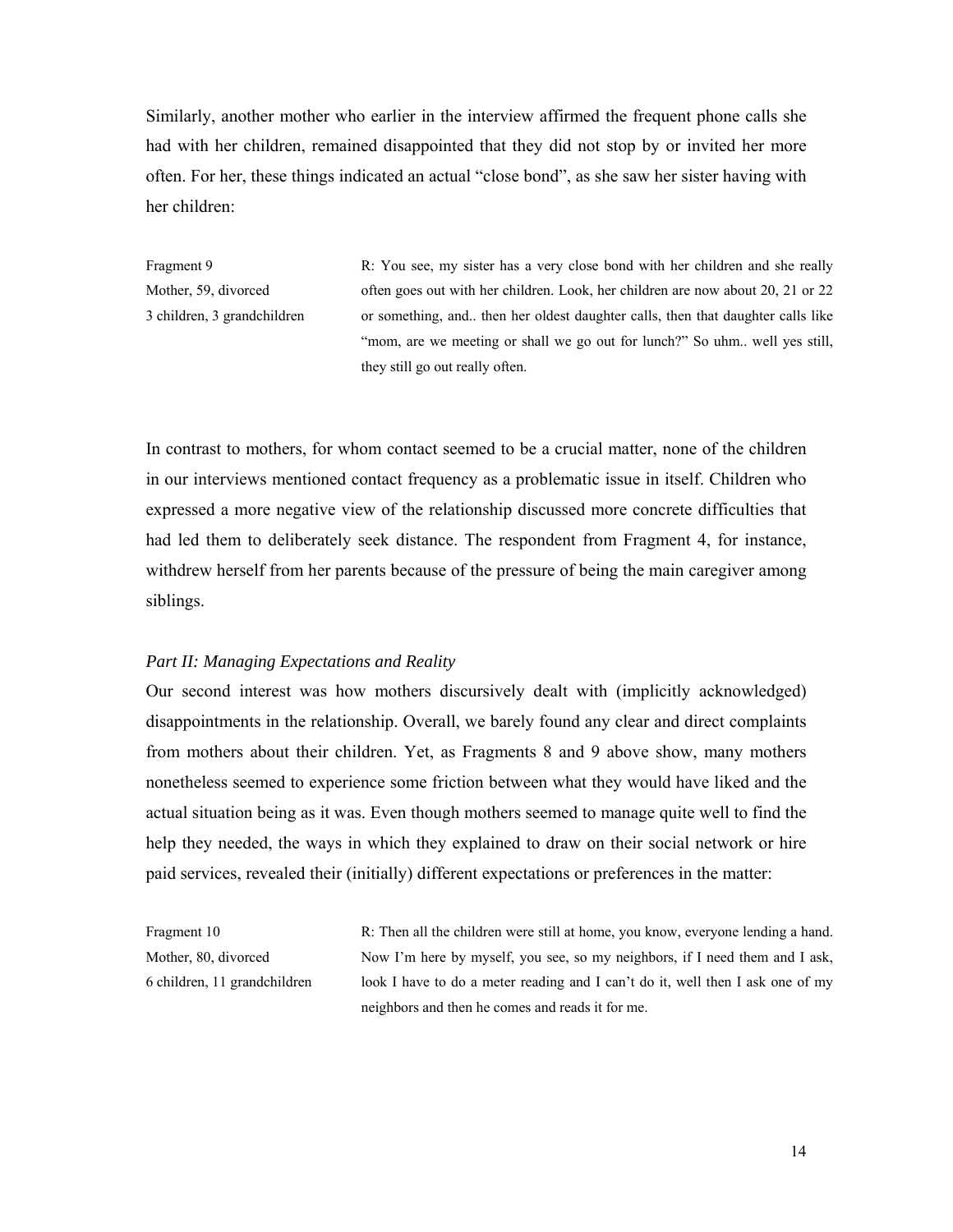| Fragment 11                  | I: Does it ever happen that in terms of the help that you expect from people, that |
|------------------------------|------------------------------------------------------------------------------------|
| Mother, 65, single           | they disappoint you in that?                                                       |
| 7 children, >2 grandchildren | R: If I can be really honest, my son. []. I have a lamp down there, it needs to    |
|                              | be hang up, but well. Otherwise I have to pay someone, you know. I paid            |
|                              | someone to hang up that one.                                                       |

### *Opportunities*

In general, respondents made sense out of these situations by placing them in the context of opportunities and needs. Whereas needs were mostly treated as an issue of parents, opportunities were primarily considered as shaping the behaviors of children. There were two interpretative versions of "opportunities" in the interviews. First, opportunities were understood as the possibilities that circumstances permitted. In this interpretation, situational restrictions of children were "objectified", i.e. treated as real hindrances to engage in more frequent contact.

| Fragment 12                 | R: The distance is too long. []. You want to, you know, you want to. In your |  |  |
|-----------------------------|------------------------------------------------------------------------------|--|--|
| Mother, 59, divorced        | head, in your thoughts, you're still 18. But your body says stop stop stop.  |  |  |
| 3 children, 3 grandchildren | I: And does he come often this way?                                          |  |  |
|                             | R: No, he has no means of transportation, so then it becomes difficult.      |  |  |
| Fragment 13                 | R: Well, they all have their jobs. And homework, all of them have children,  |  |  |
| Mother, 74, divorced        | doing groceries. They don't have time, that's why they only call.            |  |  |
| 6 children. 8 grandchildren |                                                                              |  |  |

The factual in which the respondent of Fragment 12 describes the problems of geographical distance, health issues of her own and difficulties with transport, for instance, presents the infrequent contact between her and her son as a logical result of circumstances. Similarly, the mother in Fragment 13 lists the competing tasks and obligations that children face, leading up to her self-evident conclusion that time-constraints are "why children only call".

Sometimes, the situational circumstances that would cause children to spend less time with parents were seen as typical for Dutch society: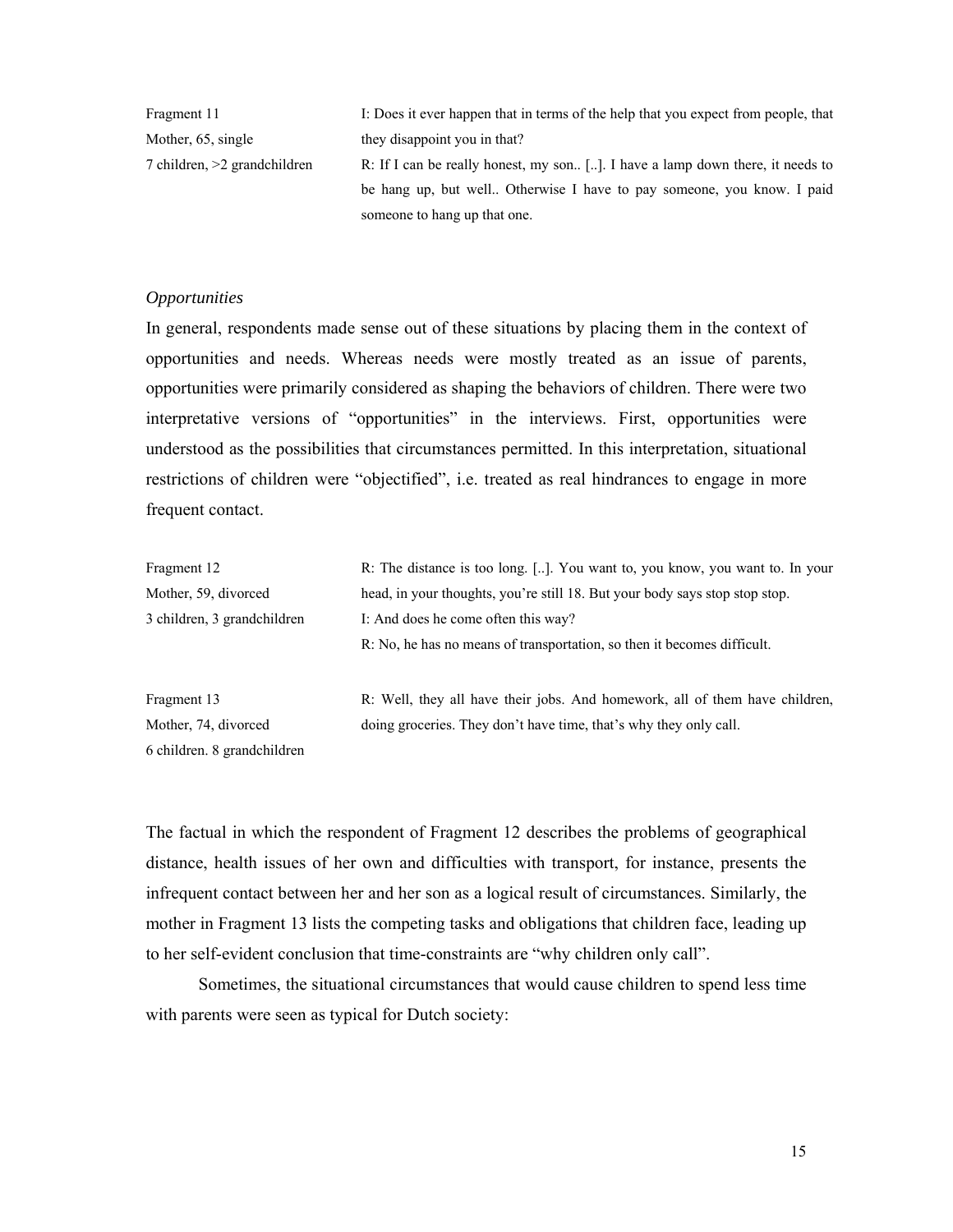Fragment 14 Mother, 74, divorced 6 children. 8 grandchildren R: Here, you are on your own, but in Suriname they often come close. They live close, and then they do come every day or they live together with their children. Yes, but not here. Here it's impossible.

Fragment 15 Mother, 80, divorced 6 children, 11 grandchildren R: I've got Surinamese children and I've got Dutch children. You see, those three who are here, well, they are just… like [daughter], she will just say to me: "Mama, I can't do it, coming to you every time. It's too far off, I've got my job, I've got my husband." She also has a child.

In Fragment 14, the respondent suggests that whereas the situation in Suriname allows for close contact, the Netherlands makes this impossible. Relationships between mother and children are thus portrayed as a consequence of the organization of Dutch society. In Fragment 15, a mother more specifically treats the cultural context of the Netherlands as "circumstances" that shape the relationships with her children. By distinguishing between her "Surinamese" and "Dutch" children and subsequently giving an example of how her Dutch daughter behaves, she classifies the argument of time-restrictions as typically Dutch. Her daughter would be characteristic for a Dutch child because of "just saying" to her mother: "I can't do it, coming to you every time".

 Second, opportunities were interpreted as the result of personal choice and preference. Time-restrictions, for instance, were also recognized as a matter of prioritization and choice of how to spend your time. The respondent of Fragment 12, for example, continued by saying:

Fragment 16 And well, yeah, let's be honest, he also has his own life there.

With this expression, the respondent proposes that the contact between her and her son also reflects his preference. By depicting their relationship in contrast to an investment in "his own life", she suggests that mother-child relationships fall outside the sphere of children's personal life and the degree of involvement in each has to be negotiated. Later, she makes a similar remark with respect to her daughter: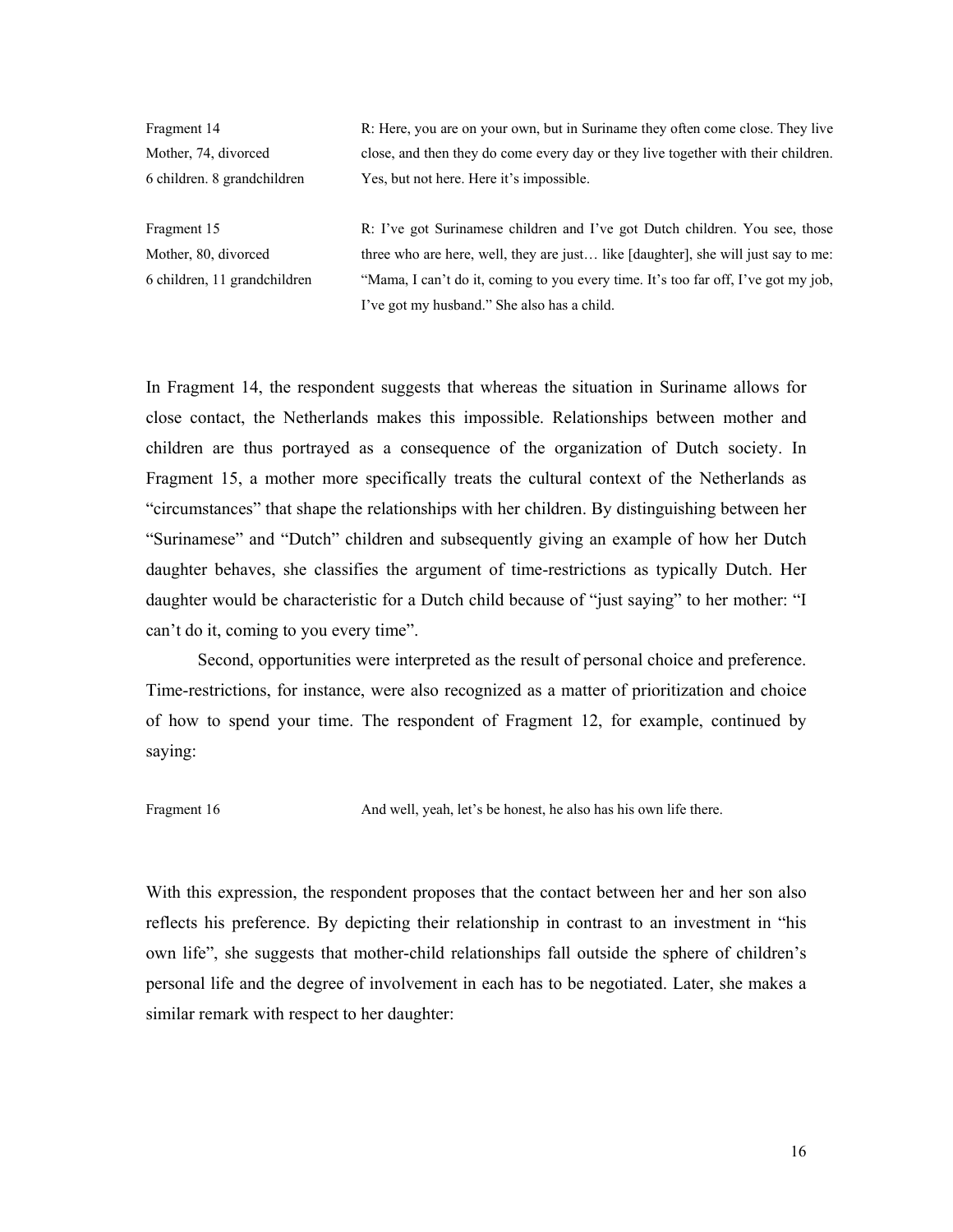Fragment 17 I: And what are the activities that you do with your daughter, in the Netherlands? What do you do together? R: O very little (laughs), very little. Because look, she also has her own group of friends. Let's be honest.

Her daughter "also having her group of friends" is mentioned as the reason for them undertaking few activities together. Their relationship thus becomes understood as something additional to her daughter's own social network, indicating that maintaining both involves a compromise.

 Discussing opportunities as the inevitable outcome of circumstances or as the result of personal priorities had different evaluative implications. Obviously, if the behaviors of children are shaped by external causes, they cannot be held accountable. In Fragment 15 above, for example, the respondent's explanation invites an evaluation of the cultural worldview of the Netherlands, rather than of her daughter's motives. By considering opportunities as a matter of choice, in contrast, contact frequency became meaningful about children's engagement in the relationship. In the interviews, mothers varyingly employed both these two meanings of opportunities, often using the "situational" interpretation to preempt or dissolve the negative implications of the "personal choice" version. The next excerpt gives an illustration.

Fragment 18 Mother, 80, divorced 6 children, 11 grandchildren R: Sometimes you think, oh she [daughter] is a little indifferent, but at the same time you notice, if she doesn't hear me, she'll call. "Yes, I didn't call, but I was so busy with this and that." I say: "Yes, I understand, my dear".

In Fragment 18, the respondent starts by maintaining the possibility that her daughter's behavior would be indicative of (lacking) engagement in the relationship, showing her "indifference". She then counters this idea, however, by accepting her daughter's explanation that time-restrictions prevented her from calling ("being busy") and concludes with an expression of understanding. The next fragments offer an example of a father talking on behalf of himself and his wife: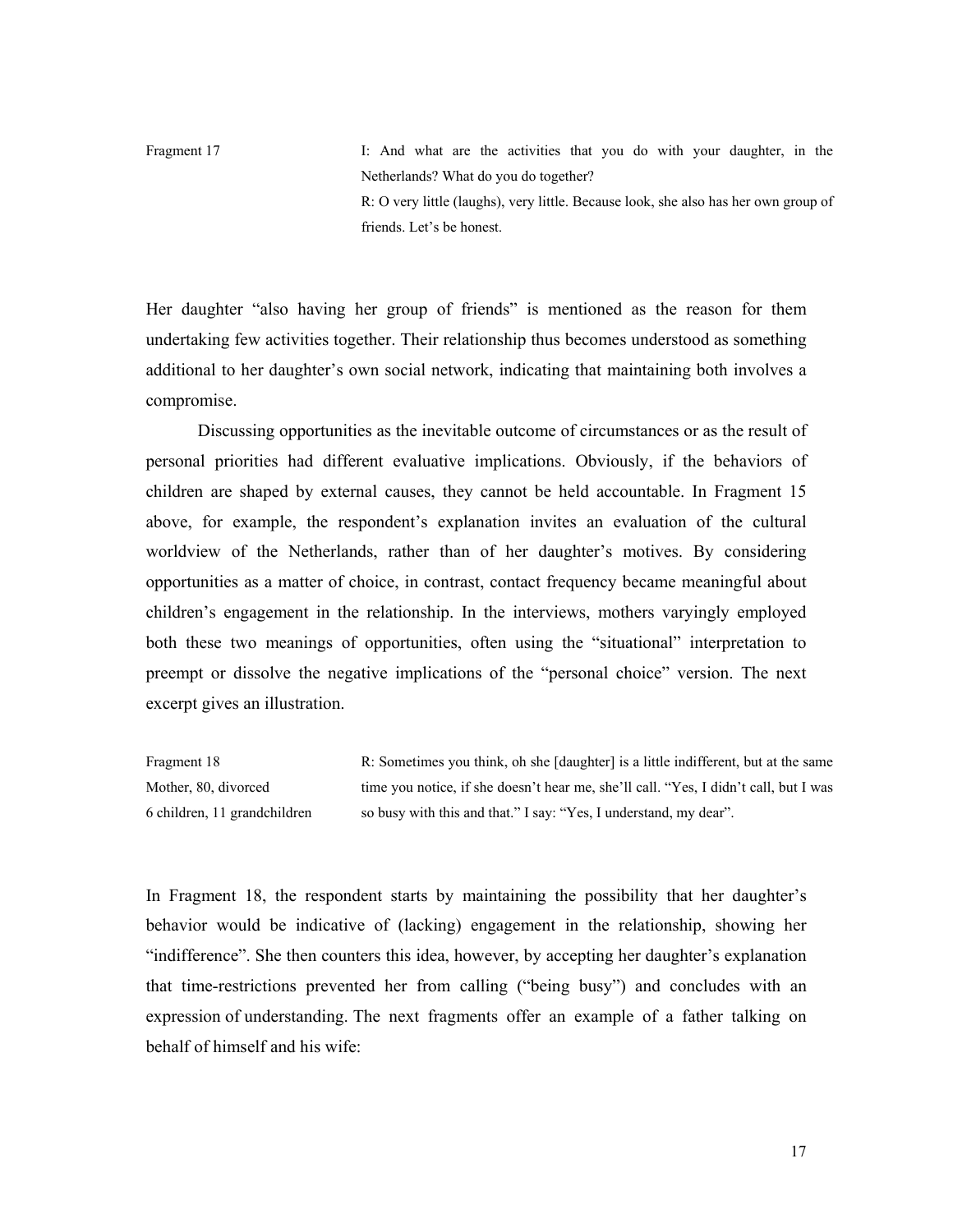Fragment 19 & 20 Son (speaking as a father), 63, married, 1 child

R: Uhm.. we are like.. Both my wife and I.. uhm.. the parental home remains his home, but his house is not our house. So, he can always come whenever he wants, we won't easily drop by spontaneously at his place. And uhm.. so well, we see him.. whenever it suits him.

I: If I understand you correctly, you have, I mean you and your wife, you are more eager to see him, than.. vice versa so the speak? R: Uhm, yes yes. I: And are you unhappy about that or think that's a pity or.. R: No no no. Because I understand his circumstances [..]. Yes, just busy.

The respondent first explains that he and his wife leave the amount of contact with their son up to his convenience, respecting his wishes. He thereby shows an acknowledgment of his son's freedom to decide on what he wants in the relationship with his parents. When asked about any possible negative inferences of the matter (considering that he and his wife have stronger preferences for contact), the respondent negates this by pointing out his son's situation. "Just being busy" is presented as a fact of life and understandable restraining factor. The implication is that his son's wishes are dictated by circumstances and hence not indicative of how much he would like to see his parents. Thus, whereas their relationship becomes explained as the result of personal preferences, it is evaluated on the basis of situational restrictions.

### *Needs*

In addition to the opportunities of children, mothers resolved potential conflicts between their preferences and reality by taking a critical view on the concept of parent's "needs". First, they downplayed or denied the urgency of their own desires, emphasizing that what they wanted from their children (although perhaps preferable) was not actually necessary. Second, rather than objective circumstances, mothers talked about needs as reflecting personal character, showing how undemanding, appreciative and independent they were as a parent. Fragments 21 and 22 are just two illustrations of the many occurrences in the interviews:

Fragment 21 Mother, 57, divorced 2 children, 1 grandchild R: I'm a person who's always content. If today they would say: "mom, you only get 10 dollars", then I'm also happy. So the speak, I mean. But well, I'm a very content woman.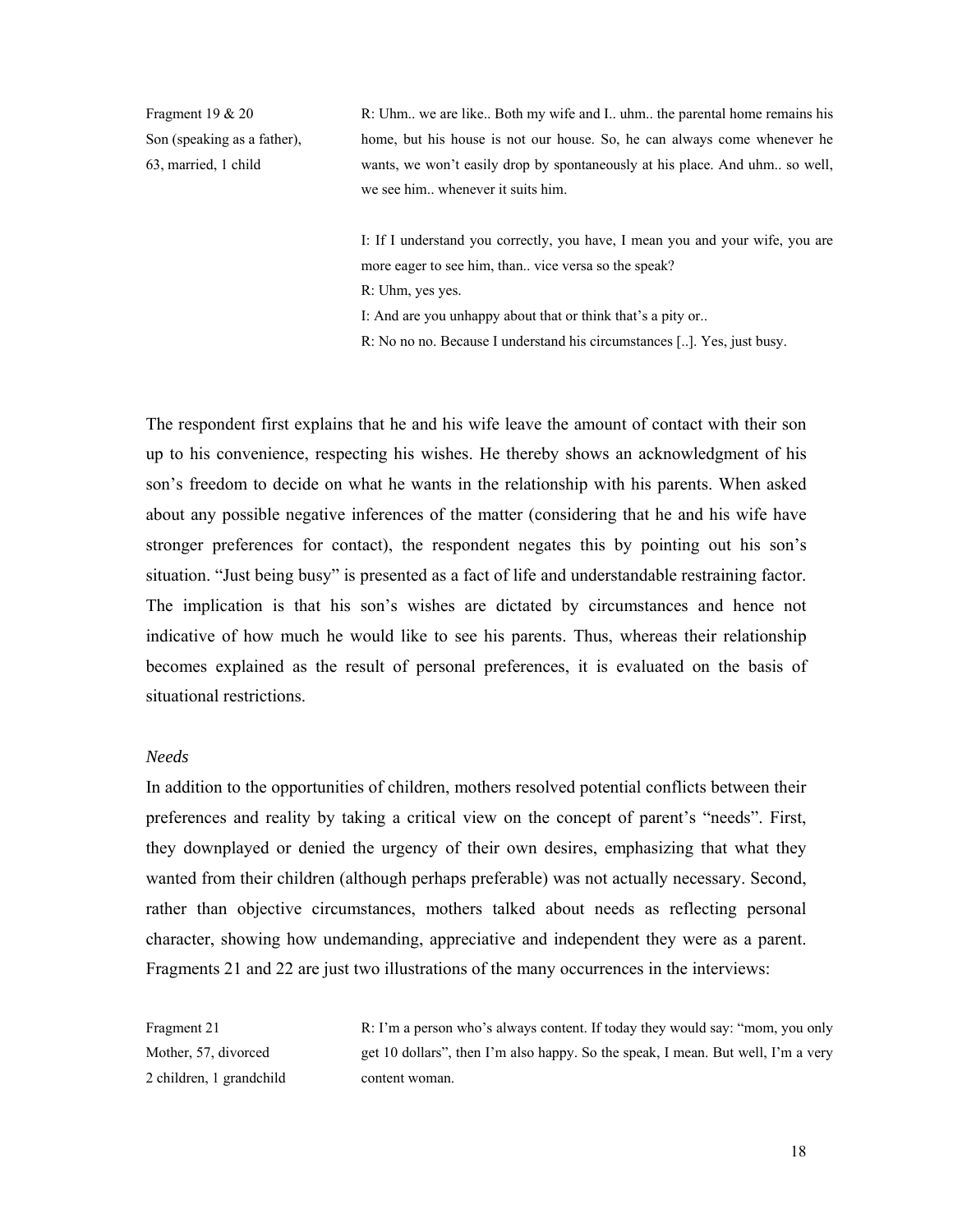Fragment 22 Mother, 80, divorced 6 children, 11 grandchildren I: And, because you say: "I've accepted that, they have their own life", but would you like the situation to be different? R: No, no, no. I: So you don't think, it's not that you expect them to consider a little bit more.. R: No, I accept what I have to. I'm also very independent. Everything I get, I'm grateful for. No, I'm very independent in that way.

In these fragments, acquiescing to the situation is presented as demonstrating favorable personality traits, like being "easily content", "low-maintenance" and "grateful". In nearly all instances in the interviews, such positive self-descriptions arose just after respondents had qualified the contact with their children as "infrequent" or had mentioned something their children did not do (*i.e.* providing much support or visiting often). This suggests that the arguments served as a disclaimer for any potential negative inferences about their children's behaviors. The last excerpt, for instance, followed closely upon Fragment 15 above, in which the respondent mentioned her daughter who was "too busy to come to see her all the time". In Fragment 22, she implicitly concedes that the situation is not how she would have ideally wanted it to be. Otherwise, there would be no need for "acceptance". Moreover, the understanding that the respondent had expressed earlier that her children are free to live their own life, potentially contains the negative inference that her daughter does not choose to invest in the relationship with her mother*.* However, the respondent dissolves this tension by (positively) presenting herself as an independent and grateful person who does not demand much. The implication is that there is no conflict, because she does not need her daughter to come over. Furthermore, the evaluative focus has switched from the motives of her daughter to (the positive aspects of) her own personality. What becomes important is not what her children, but what she herself does.

A particularly prominent aspect of the positive self-image that mothers created was that of independence. Either respondents described themselves as "self-reliant" and not needing the assistance of others or they emphasized how well they managed in organizing alternative solutions (rather than discussing the availability of other sources of support). The importance of being independent was strengthened by setting it up in contrast to "reliance". A number of mothers mentioned their fear or disinclination to be a burden to their children: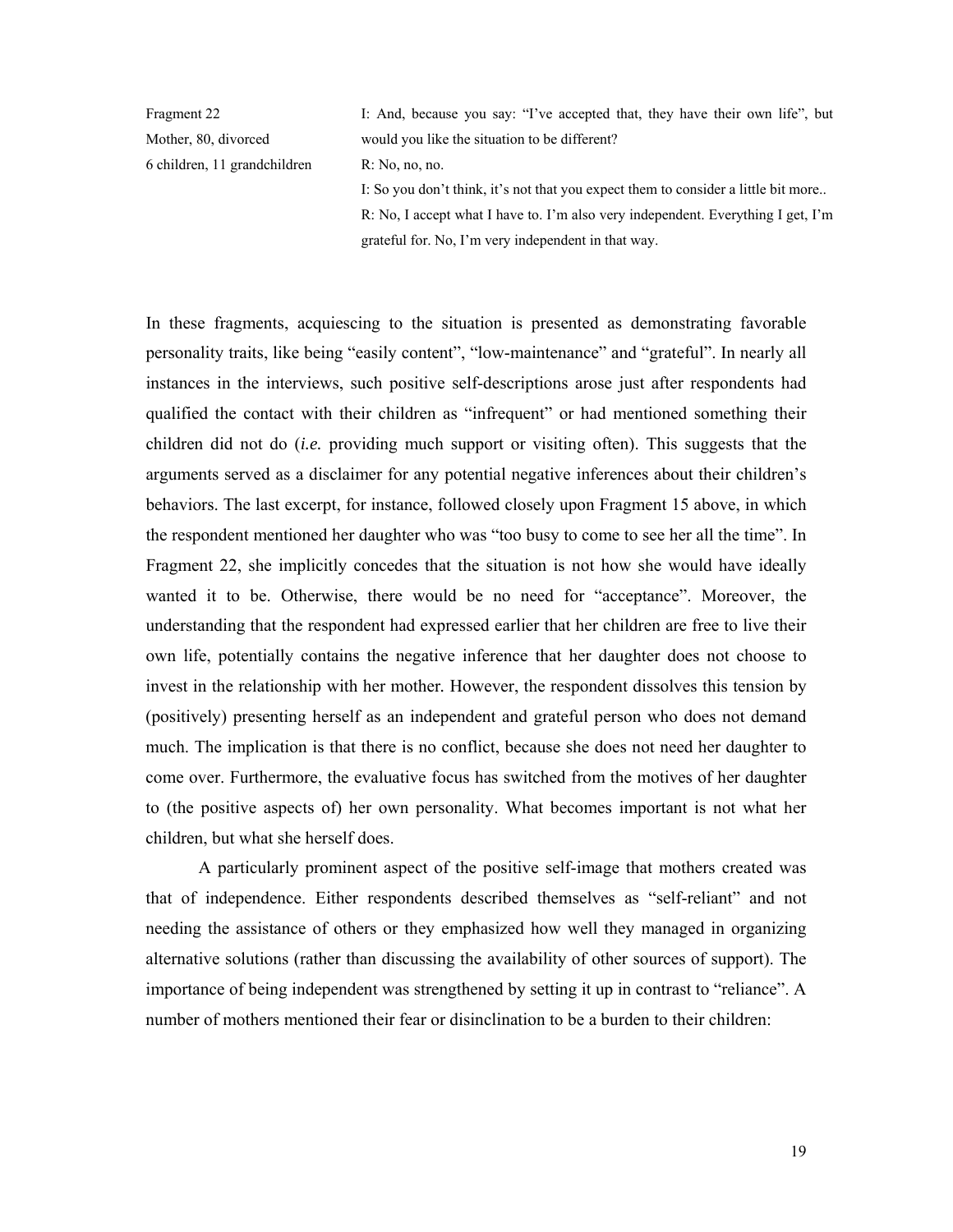| Fragment 23                 | R: That was last year, out of nowhere I got this pain attack. I didn't know what |  |
|-----------------------------|----------------------------------------------------------------------------------|--|
| Mother, 59, divorced        | caused it and everything, it was very sudden and then the doctor did come, but   |  |
| 3 children, 3 grandchildren | normally I do not bother my children No.                                         |  |
|                             | I: And do you have other people around you who can help you?                     |  |
|                             | R: You are so independent, really, that you don't bother anyone. []. Yeah, it    |  |
|                             | really is like, uhm don't bother anyone, come on, you take care of your own.     |  |
| Fragment 24                 | R: I'm always saying, if the time comes, I'll go to a nursing home. I'm not      |  |

Mother, 80, divorced 6 children, 11 grandchildren

R: I'm always saying, if the time comes, I'll go to a nursing home. I'm not going to burden my children. As long as I can stay here, I want to stay.

In Fragment 23, a mother explains her hesitation to ask help as a sign of her self-reliance. Her independence becomes meaningful by being set in opposition to "bothering people". The suggestion is that asking help means bothering people. Moreover, more strongly than not needing help, the respondent indirectly claims she does not want help. Asking help thus becomes portrayed as a choice and her decision not to make an appeal on her children highlights her own autonomy in the matter. Similarly, the mother of Fragment 24 equates the reliance of parents on children to "being a burden". In her refusal to be such a burden, she reveals her own preference ("As long as I'm able to stay here, I want to stay"). Consequently, the issue is not whether her children offer co-residence, but whether she wants that or not.

### *General norms and concrete situations*

Interpreting infrequent contact as the result of children's personal choice also invites negative assessments in terms of being normatively deviating. Many respondents at some point in the interview stressed the importance of family support and filial obligations, often portrayed as exemplifying the Surinamese and Antillean culture in contrast to the Dutch. Yet, there were no direct allegations that children were not complying with family norms. Instead, respondents seemed to deal with normative expectations in more or less the same way as they did with unmet desires, namely by understanding family norms in the context of concrete individual opportunities and needs. The next respondent, a son, explained this in an illuminating way when asked his opinion about the idea that children should help their parents: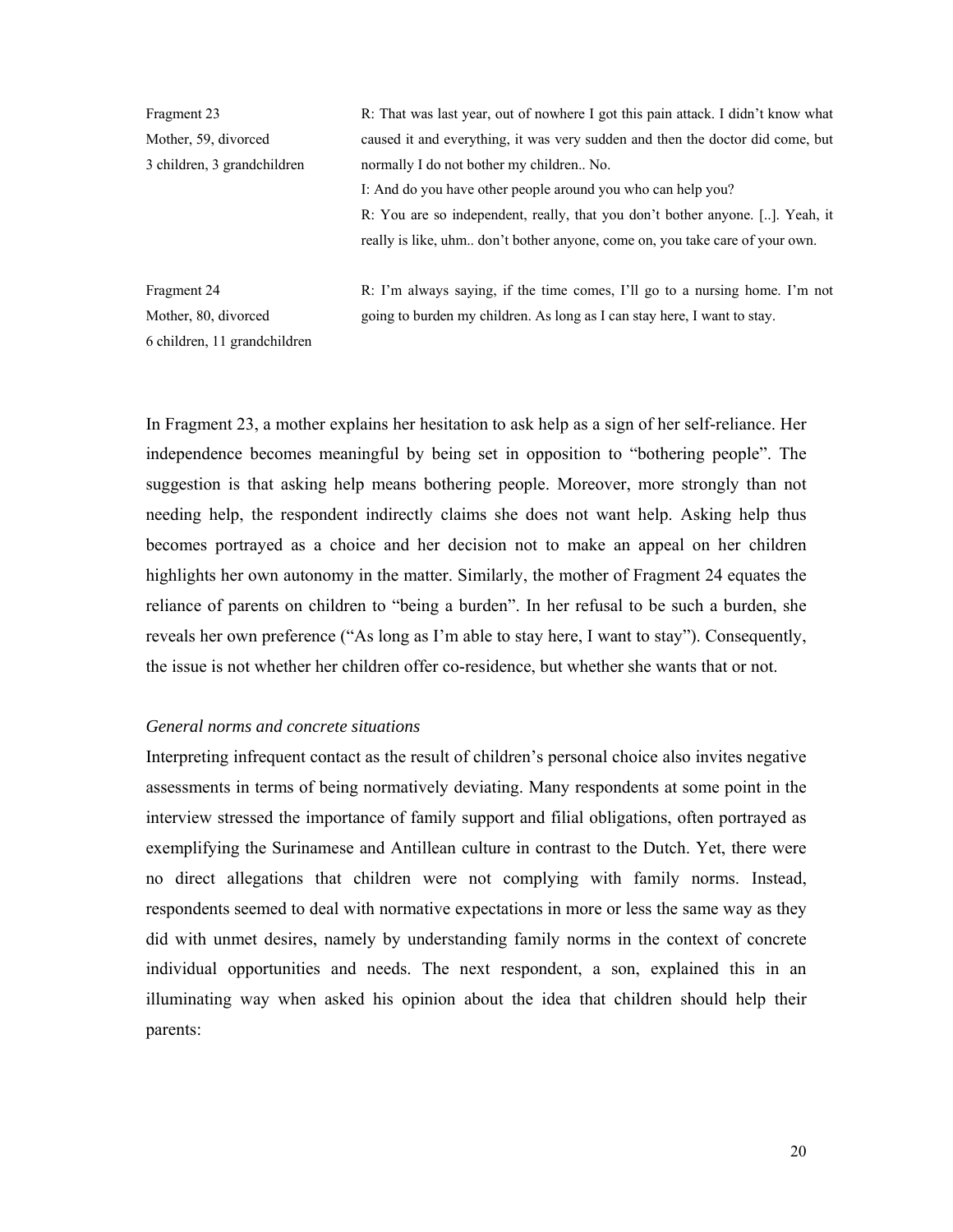Fragment 25 Son, 46, married 2 children

R: You know, why do they keep saying "have to", that "have to, have to have, to" in that question? [..]. You cannot force it, right? It would be nice.. [..]. You know, I'm like, yeah sure, if the relationship is as such, do it. But there is no obligation to it [..]. Or perhaps I read those questions… Perhaps I should say "agree, agree and agree". Because you do have to help each other, also financially. If you can. So, assuming that you can. [..]. It's normal to me. You see, if for instance they would say: "Is it normal for you that children take care of their parents who are ill", then I think yes. Is it normal for you that aging parents move in with their children. Yes*.*  [..]. But what is not normal, is that "have-to"-aspect, that's something we don't do.

Here, family norms are interpreted as an awareness that family members should help each other, if possible. The respondent distinguishes between a "should", meaning a normative obligation to follow no matter what and a "should" referring to what is normatively desired under the right circumstances. The examples he gives for these "right conditions" are having an appropriate parent-child relationship and the resources to help. Presented as such, whether or not the absence of support is normatively deviant depends on the situation.

As the next fragment illustrates, we found a similar approach among mothers:

Fragment 26 Mother, 80, divorced 6 children, 11 grandchildren R: Well, I don't think it's necessary at all [children taking care of parents who are ill]. If they want to, they can. But it shouldn't be a "have to", because everyone has their own life.

This respondent implicitly reveals that providing co-residence is in principle the favorable thing to do, but a matter of individual choice in terms of reality. In her final comment "because everyone has their own life", general norms are made dependent on personal preferences. She thereby deconstructs general family norms into the concrete interests that these involve on the individual level. Consequently, rather than being about normative compliance, intergenerational solidarity becomes about managing two diverging individual interests: that of the parent and child. This way, the hierarchy of needs that is implicated in family obligations (*e.g.* adult children should take care of ageing parents) is substituted by a juxtaposition of individual needs. Relationships hence become portrayed as requiring a compromise, a process of give and take. In such a process, it is not immediately clear what conduct is right or wrong, because the gain of the one is the loss of the other.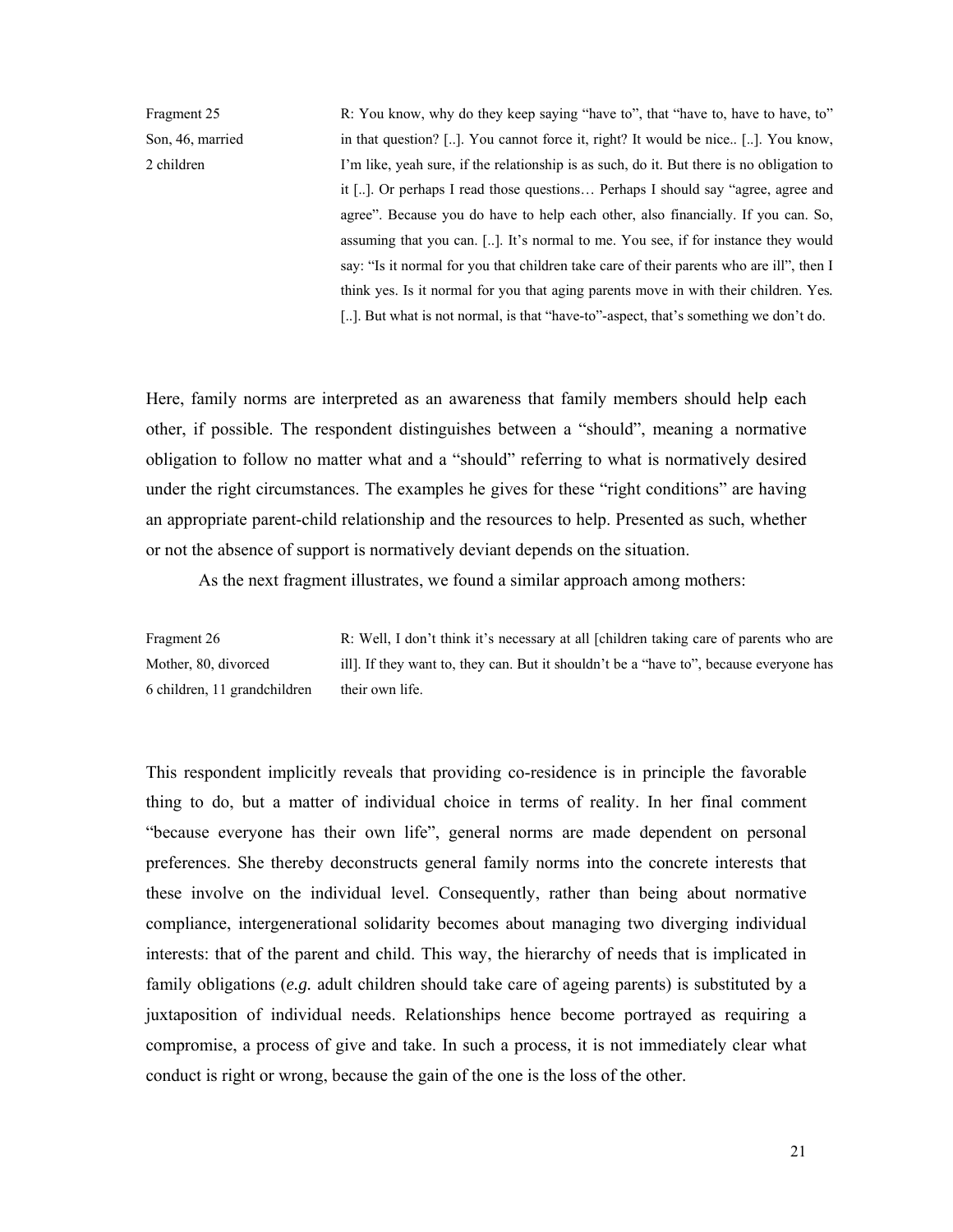# **Discussion**

This paper offered a comprehensive insight into mother-child solidarity among Surinamese and Antillean families in the Netherlands, being the first to examine how these relationships are understood and evaluated by migrant mothers and adult children themselves. In the first part of our analyses of in-depth interviews, we took a closer look at practical, emotional and distanced ties. The results, firstly, showed that a full picture of intergenerational solidarity requires an attention for differences across siblings and over time. In our interviews, particularly upward practical support was unequally distributed, coming down to mainly one daughter or son. Previous research has indirectly examined the assumption that siblings share intergenerational responsibilities, but not how these become distributed (*e.g*. Spitze & Logan, 1991; Van Gaalen & Dykstra, 2006). Considering the broader dynamics in parent-child relationships, however, is essential for fully understanding the situation of aging parents and their children. As our analyses indicated, the contributions of siblings can decrease over time, for instance because of return migration, illness or the burden of being the principle caregiver. Such a gap was not always filled by siblings and mothers struggled to find a solution. The unequal distribution across siblings thus implies a potential vulnerability of both parent and child.

Variations across siblings in the practical dimension of mother-child relationships were also shaped by co-residence. Such co-residence, apart from being a form of practical help in itself, appeared to naturally facilitate other support exchanges. Among our respondents, it was not extraordinary for mothers and (adult) children to live together, even for extended and recurring periods of time. The commonness of co-residence in our study may be characteristic for migrant families, who originate from countries where the value of living independently is less proclaimed as in Western societies. This supposition matches other research which showed that young-adults of non-Western immigrant descent more often return to the parental home than native Dutch (Kleinepier, Berrington, & Stoeldraijer, 2016). In addition, co-residence may have been more likely in our study because of the many single mothers among our respondents, as is typical for Caribbean (migrant) families (Thomas, 2012). Until now, research on parent-child relations have usually excluded those who live in the same household. Our results indicate, however, that especially for migrant families, taking co-residence into account is essential to avoid partial information that is highly dependent on the timing of data gathering.

Compared to practical ties, emotional aspects of the relationship were less clearly differentiated across siblings. Most mothers and children experienced an emotional bond,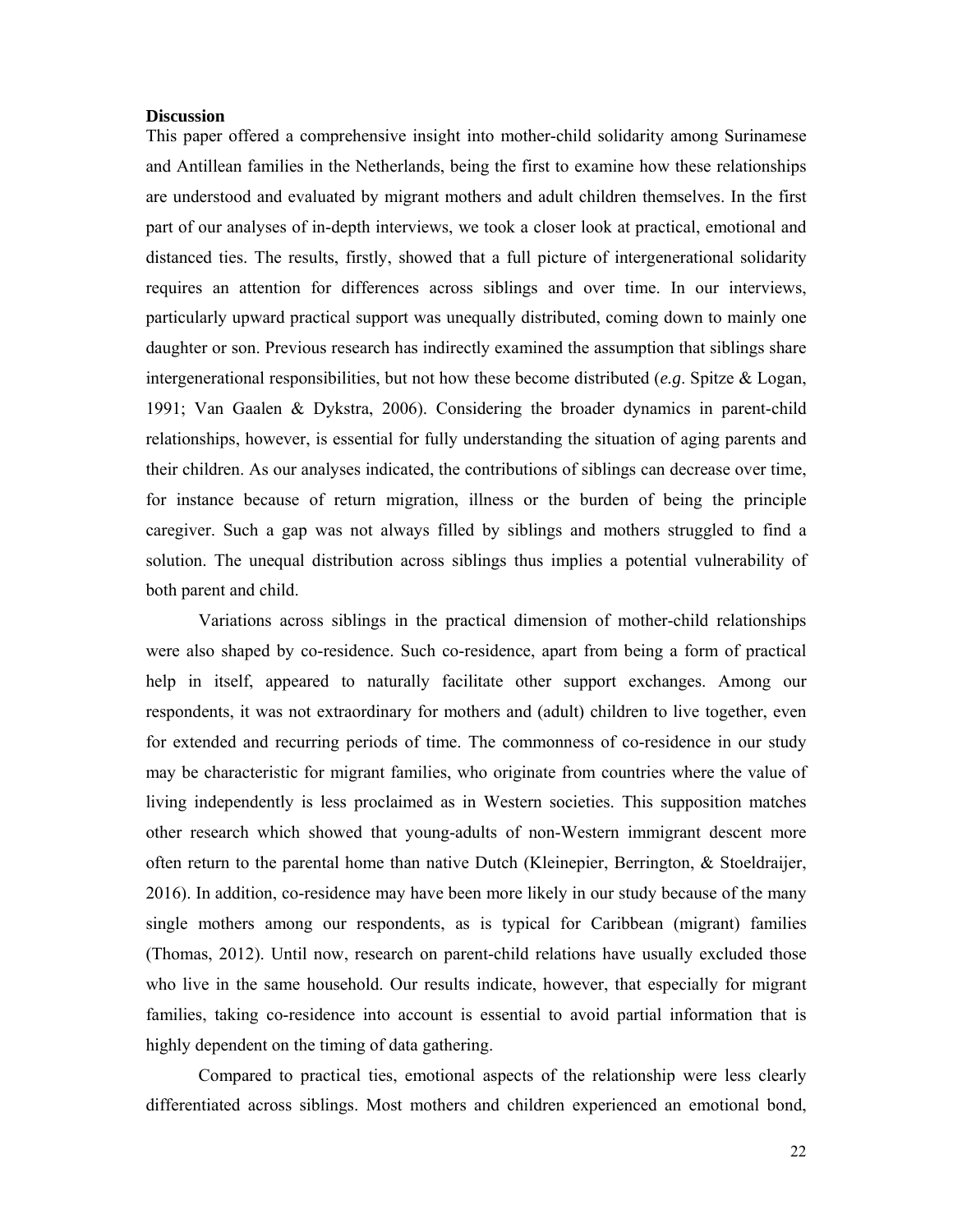regardless of whether practical help was provided. These affective ties were primarily given meaning by the amount of time spent together. In the literature, the issue how to operationalize affective ties has led to quite some extensive measurements, including feelings of closeness, getting along and the quality of communication (*e.g.* Lendon et al. 2014) or how much parents and children trust, understand, respect, feel affection towards each other and feel the other is fair (Birditt, Miller, Fingerman, & Lefkowitz, 2009). Interestingly, our respondents used none of such elaborate explanations. Instead of qualifying, they quantified emotional ties, referring to the number of phone calls and visits. The interpretations of absolute frequencies varied considerably across respondents, however, highlighting the subjective nature of this emotional dimension.

In a similar but converse way, inadequacies in contact frequency were interpreted as an indication of distanced ties. There was an important difference between the perspectives of mothers and children in this respect, however. For children, distanced ties had to do with concrete problems in the relationship from which they had deliberately moved away. Only mothers (indirectly) expressed discontent with the frequency, means or initiation of contact and sometimes unavailability of their children for practical matters. In the second part of the paper, we examined such indications of disappointments and how mothers explained these. In general, mother-child relations were approached as a matter of coordinating individual opportunities and needs. Some explanations triggered more negative views on the relationship, whereas others counterbalanced these. On the one hand, interpreting opportunities as a reflection of personal choice and priorities risked to culminate in a negative evaluation of children's behaviors and their engagement. On the other hand, by viewing opportunities the result of real restrictions and factual circumstances, mothers shifted the evaluative focus away from the relationship to the situation itself. Whereas opportunities of children were mainly approached from this "objective" interpretation, needs were mostly applied to the perspective of parents and treated as a subjective matter. By highlighting their own independence and preference, i.e. not needing and not wanting the care of their children, mothers offset any possible negative inferences about the relationship. Meanwhile, the evaluative focus had switched to their personal character, allowing mothers to construe a positive self-image as independent, low-maintenance and grateful.

 The more critical perspective of mothers in our interviews opposes the generally accepted idea that older parents are more positive about the relationship than children. In theories such as the Intergenerational Stake Hypothesis, it has been argued that parents overstate positive aspects because they have a greater stake in a stable continuation of the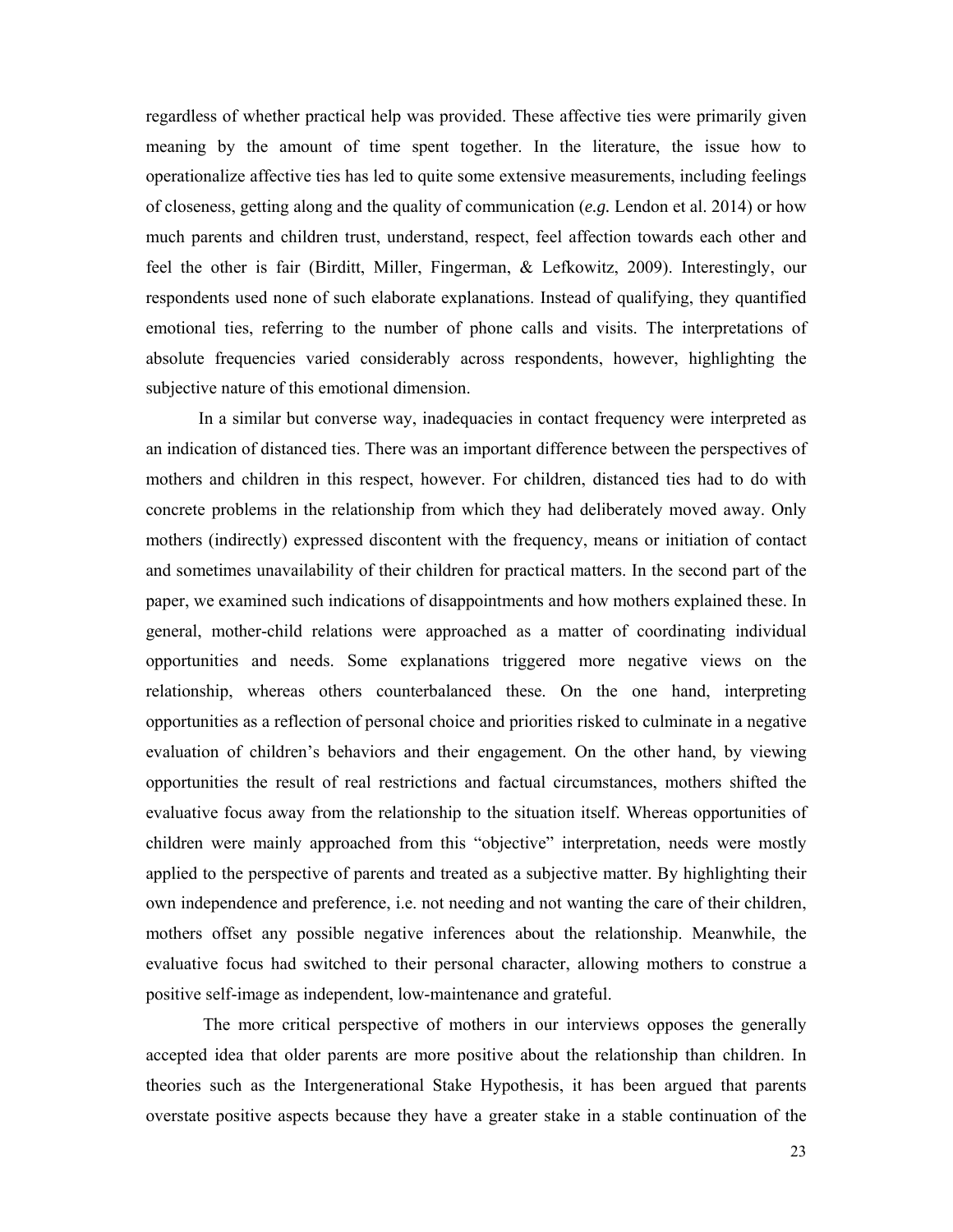relationship (Silverstein & Schaie, 2014). However, an overall positive evaluation need not mean that parents experience no friction at all. As our analyses showed, the discontent of mothers in the interviews was usually accompanied by an affirmation of emotional closeness and thus indicated ambivalent rather than negative attitudes. The reason why we found negative (as well as positive) perceptions among older parents may be the qualitative design of our study. Perhaps because parents have a greater stake in maintaining a positive view of the relationship, for them especially, the chance to elaborate and explain their complicated views may be crucial.

Our interviews were specifically targeted at mothers and children of immigrant descent. The important, although complicated question, therefore, is to what extent our results are typical for migrant families. The simultaneous dissatisfaction as well as understanding that migrant mothers expressed about the relationships with their children, comes quite close to the ambivalence found among older parents in the US (Peters et al., 2006). Two differences can be noted, however. Whereas the Euro-American elderly struggled with their desire for more contact while encouraging their children's independence, the migrant mothers in our interviews showed less active appreciation of their children's freedom of choice. Although it has been proposed that migrant parents would come to appreciate the autonomy and independence of children as necessary skills to succeed in a Western society (Kagitçibasi, 2005), it seemed that our respondents respected more than positively endorsed these values. An additional challenge that migrant mothers faced, moreover, was to reconcile their children's behaviors with normative beliefs about family obligations. This was achieved by contextualizing family norms in the concrete situation of themselves and their children in the Netherlands. Family support was presented as the ideal behavior if necessary and if possible for both parties.

A related question is to what degree the interviews reflect acculturation among migrant mothers and children. Acculturation, the process by which people change their beliefs in accordance to the new value systems they encounter (Berry, 1997), has often been presented as an either-or choice between elements of the origin and destination country. Similarly, research on family values has implicitly assumed that there is a tradeoff between normative beliefs, equating a greater endorsement of "family obligations" to a lesser adherence to "individual independence". However, as our analyses showed, such beliefs need not be unilinearly related. Mothers gave meaning to relationships with children by integrating different normative ways of thinking about family behaviors, acknowledging the importance of support obligations and recognizing the individual freedom of choice of their children as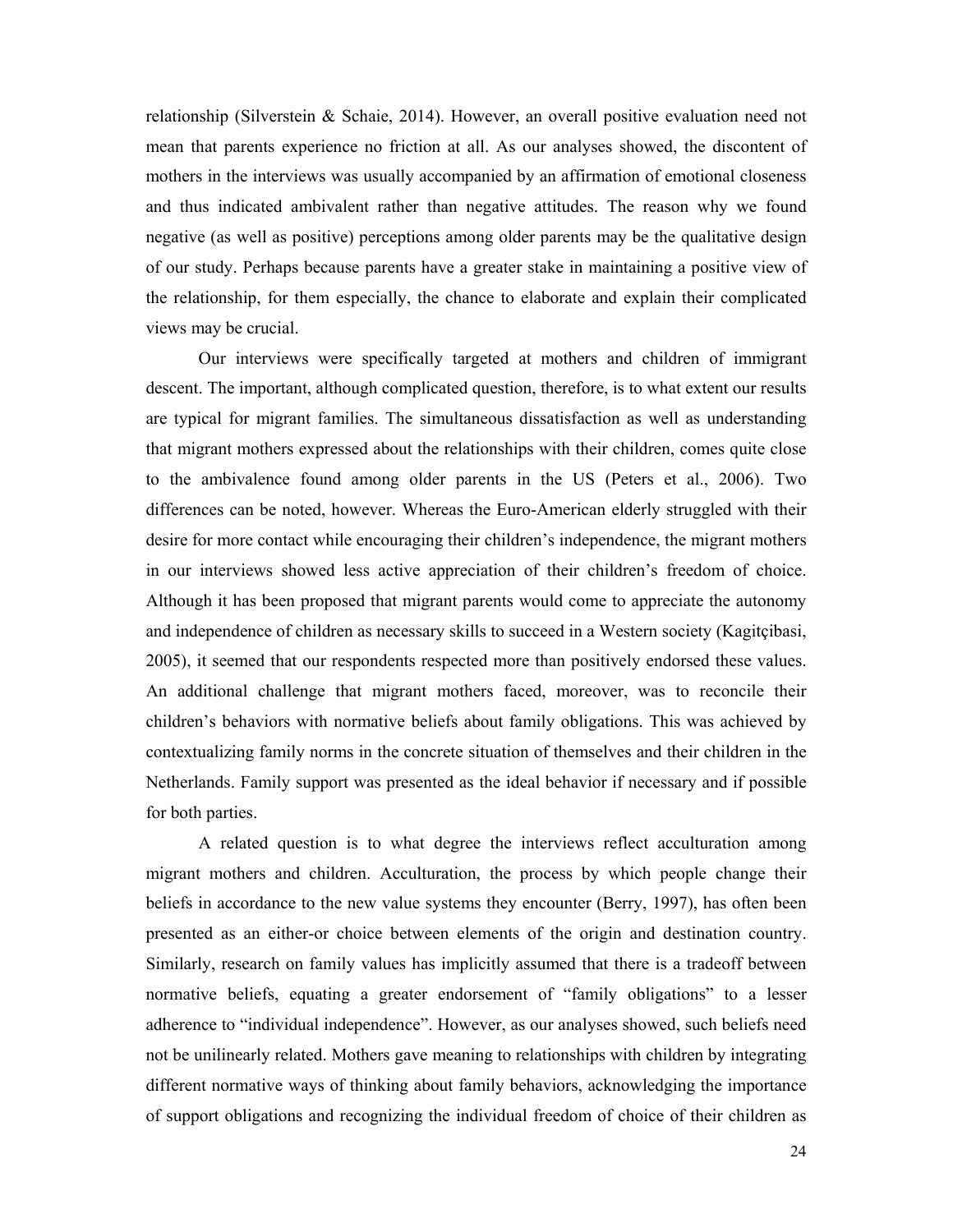well as their own. Our findings thereby offer an interesting insight into the complicated nature of value adjustment, suggesting that acculturation is not so much about shedding and replacing certain beliefs, as rather the process of integrating "old" beliefs in a "new" context. Of course, we do not know how family ties would have become understood if respondents had not migrated. It might be that Caribbean societies have changed over time and that our interviews rather reflect these developments. The centrality of family in Caribbean societies is nevertheless well documented (*e.g.* Chamberlain, 2003). Moreover, one respondent compared her own situation in the Netherlands to that of her sister in Suriname and described the daily mother-child interactions there that she envied.

There are also some clear limitations to our study. Unfortunately, the generalizability of our findings is hampered by the small sample size, even for qualitative work. In addition, we did not interview mothers and children in the same family and thus have no direct information about how their views compare. Our sample may be selective, moreover, in terms of comprising migrants who are relatively well accommodated to the Netherlands. Compared to other large non-Western migrant groups in the Netherlands, such as the Turks and Moroccans, Surinamese and Antilleans are more similar to native Dutch in terms of education, labor market position and language competence (Van der Vliet, Ooijevaar, & Wobma, 2014). Data on other origin groups would yield important additional information in this regard. Furthermore, most of the mothers in our interviews were quite mobile and capable of organizing support. Parents with more serious health hindrances, however, may find it more difficult to empathize with their children's choices. Future research could consider this aspect and take into account the help of children vis-à-vis that of the wider social network or received from professional care services. Another interesting future direction would be to deepen out the diverging perspectives of mothers and children. The different intergenerational investments of migrant parents and children across the life-span may be fruitfully explored from an attachment perspective (Bowlby, 1969/1982; Bradley & Cafferty, 2010). This theory describes how affective, long-lasting interpersonal relationships emerge from an in-born inclination to seek safety from trusted figures. Whereas adult children increasingly turn to peers, aging parents become more orientated towards their children. This tendency may be particularly strong among migrant parents, given the additional challenges that migrant elderly face and the possible remoteness of trusted figures abroad.

Family relations are increasingly becoming a domain of interest for migration studies. In this paper, we made an integrating contribution by taking previous quantitative works as a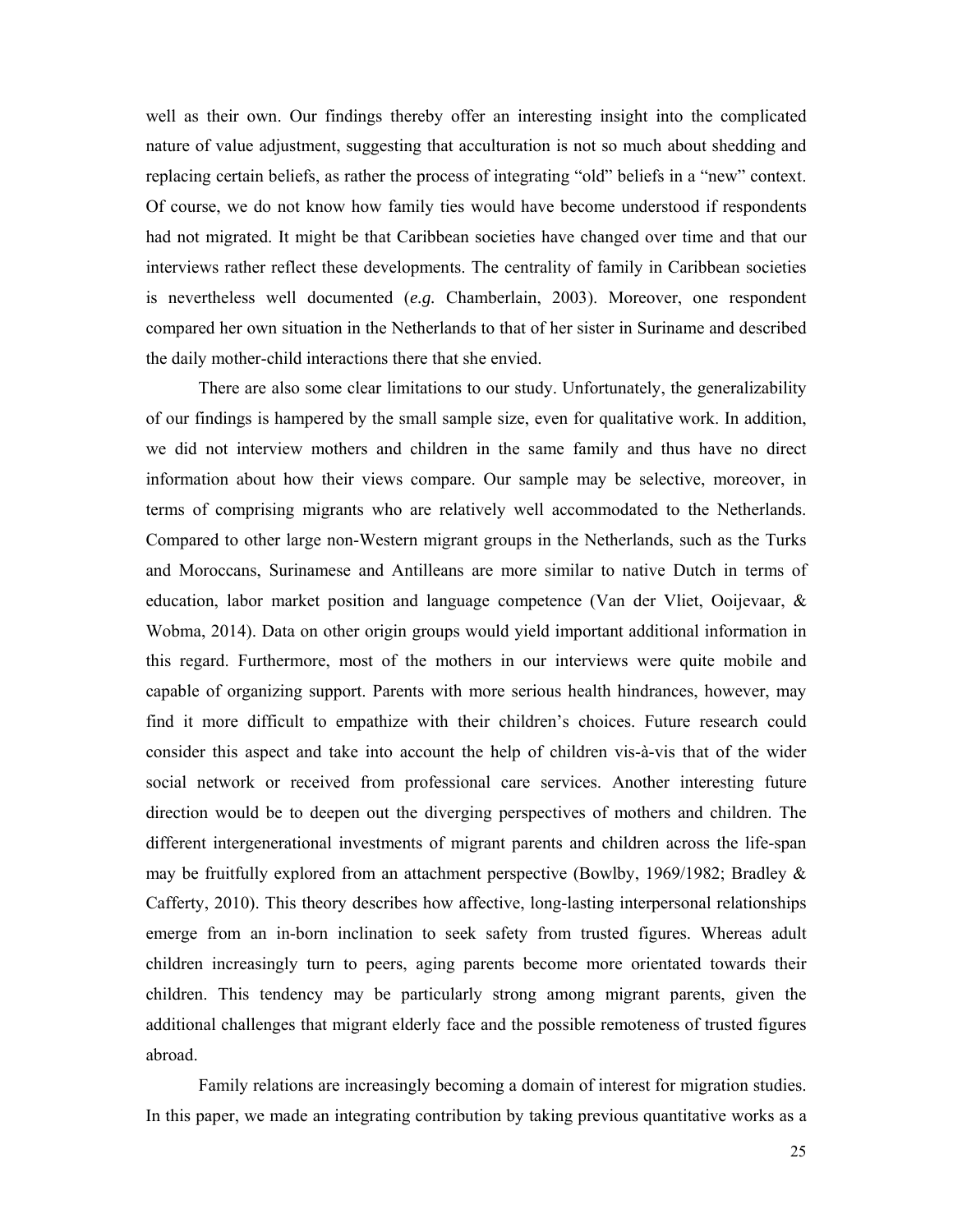starting point for analyzing in-depth interviews. Our results thereby highlight important points of attention for future survey studies, such as considering parent-child relationships across siblings over time and including co-residing parents and children. Furthermore, going beyond a simple assessment of relationship quality, our findings revealed the complicated ways by which relationships become understood and evaluated by migrant mothers. Their assessments were based on a mix of considerations, blending general norms with concrete circumstances and weighing the perspective of their children and themselves as a parent. These complex evaluations underscore the need for a greater attention for ambivalence in relationships also, or perhaps especially, among migrant families. The changing sociohistorical circumstances and shifting roles and obligations over the life-course are challenges that affect intergenerational relationships in general. Migrant parents, however, additionally have to negotiate between the norms of the origin country and society in which they live and their children were brought up. As our study demonstrated, devoting more attention to the multifaceted experiences of migrant parents and children can enhance our understanding of the different and similar dynamics that shape intergenerational relationships among migrant and native families.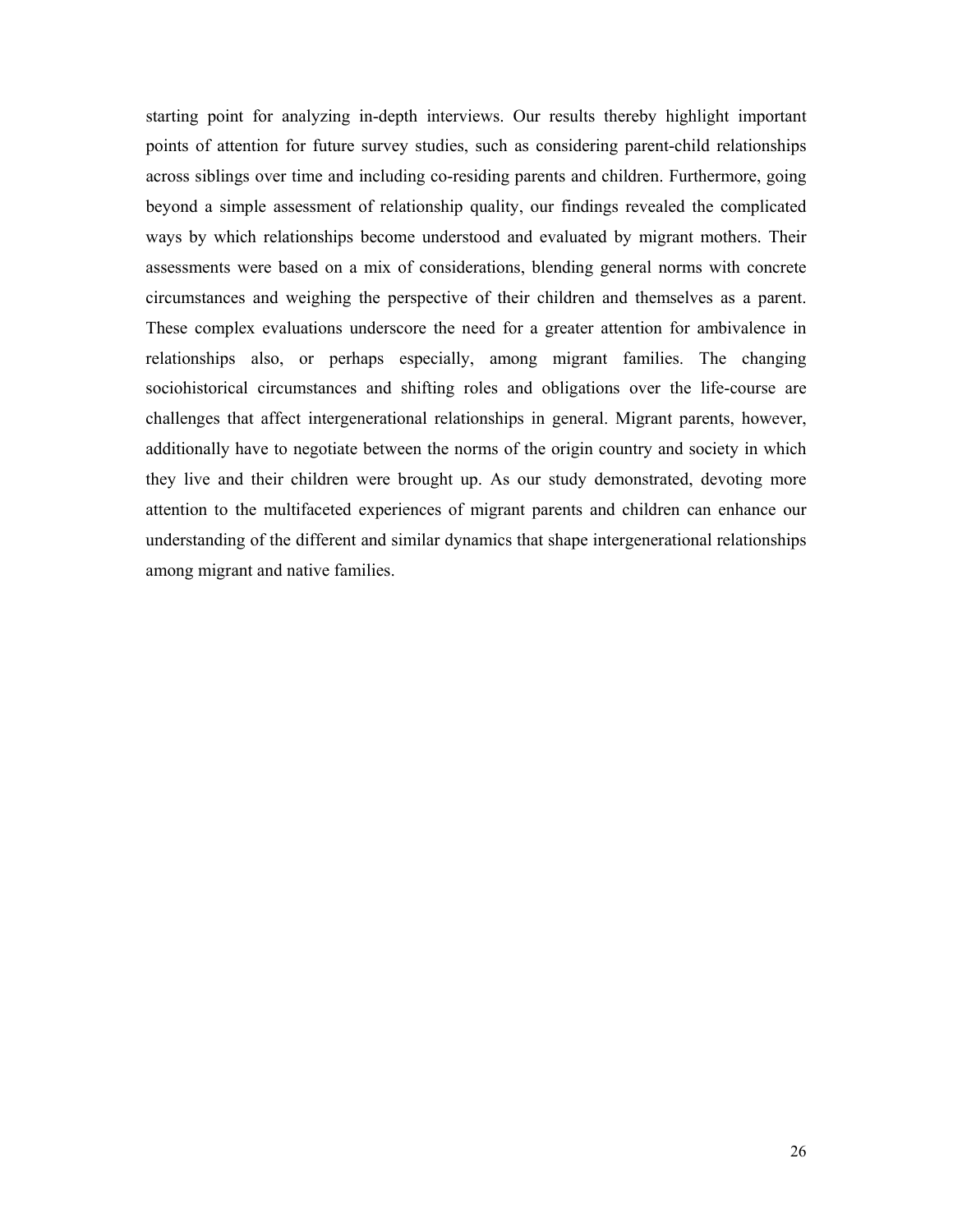#### **References**

- Arends-Tóth, J. V., & Van de Vijver, F. J. R. (2008). Family relationships among immigrants and majority members in the Netherlands: The role of acculturation. *Applied Psychology: An International Review, 57*, 466–487. doi: 10.1111 / j.1464-0597.2008.00331.x
- Berry, J. W. (1997). Immigration, acculturation and adaptation. *Applied Psychology: An International Review, 46*, 5–48. doi: 10.1111/j.1464-0597.1997.tb01087.x
- Birditt, K. S., Miller, L. M., Fingerman, K. L., & Lefkowitz, E. S. (2009). Tensions in the parent and adult child
- relationship: Links to solidarity and ambivalence. *Psychology and Aging, 24,* 287–295. doi: 10.1037/a0015196

Bowlby, J. (1969/1982). *Attachment and loss: Vol. 1. Attachment*. New York: Basic Books.

- Bradley, J. M., & Cafferty, T. P. (2001). Attachment among older adults: Current issues and directions for future research. *Attachment and Human Development*, *3*, 200–221.
- Chamberlain, M. (2003). Rethinking Caribbean families: Extending the links. *Community, Work, and Family*, *6*, 63–76. doi: 10.1080/1366880032000063905
- De Valk , H. A. G. (2012). *Lonely but not alone: measuring loneliness in migrant samples*.
- De Valk, H. A. G., & Schans, D. (2008). "They ought to do this for their parents": Perceptions of filial obligations among immigrant and Dutch older people. *Ageing & Society, 28,* 49–66.
- Distelbrink, M. J. (2000). *Opvoeden zonder man. De opvoeding en ontwikkeling in Creools-Surinaamse een- en tweeoudergezinnen in Nederland.* [*Child rearing without a man: raising and development in Creole-Surinamese one and two parent families in the Netherlands*]*.* Assen, the Netherlands: Van Gorcum.
- Dykstra, P. A., Kalmijn, M., Knijn, T. C. M., Komter, A. E., Liefbroer, A. C., & Mulder, C. H. (2004). *Codebook of the Netherlands Kinship Panel Study, A Multi-Actor, Multi-Method Panel Study on Solidarity in Family Relationships, Wave 1*. The Hague: Netherlands Interdisciplinary Demographic Institute.
- Emery R. E., & Golson J. G. (2013). *Cultural Sociology of Divorce: An Encyclopedia.* Thousand Oaks, CA: Sage Publications.
- Fuligni, A. J., Tseng, V., & Lam, M. (1999). Attitudes toward family obligations among American adolescents with Asian, Latin American, and European backgrounds. *Child Development*, *70*, 1030–1044. doi: 10.1111/1467-8624.00075
- Gerstel, N., & Gallagher, S. (2001). Men's caregiving: Gender and the contingent character of care. *Gender & Society, 15*, 197–217. doi: 10.1177/089124301015002003
- Kagitçibasi, C. (1996). *Family and human development across cultures: A view from the other side.* Mahwah, NJ: Lawrence Erlbaum.
- Kagitçibasi, C. (2005). Autonomy and relatedness in cultural context: Implications for self and family. *Journal of Cross-Cultural Psychology, 36*, 403–422. doi: 10.1177/0022022105275959
- Kagitçibasi, C., Ataca, B., & Diri, A. (2005). Intergenerational relationships in the family: Ethnic, socioeconomic, and country variations in Germany, Israel, Palestine, and Turkey. *Journal of Cross-Cultural Psychology, 41*, 652–670. doi: 10.1177/0022022110372193
- Kleinepier, T., Berrington, A., & Stoeldraijer, L (2016, March). *Ethnic differences in returning home: Explanations from a life-course perspective.* Paper presented at Population Association of America Annual Meeting 2016, Washington DC.
- Lendon, J. P., Silverstein, M., & Giarrusso, R. (2014). Ambivalence in older parent–adult child relationships: Mixed feelings, mixed measures. *Journal of Marriage and Family*, *76*, 272–284. doi: 10.1111/jomf.12101
- Merz, E.-M., Özeke-Kocabas, E., Oort, F. J., & Schuengel, C. (2009). Intergenerational family solidarity: value differences between immigrant groups and generations. *Journal of Family Psychology*, *23,* 291–300. doi: 10.1037/a0015819
- Parker, I. (1992). *Discourse dynamics: Critical analysis for social and individual psychology*. London, England: Routledge.
- Peters C. L., Hooker K., & Zvonkovic A. M. (2006). Older parents' perceptions of ambivalence in relationships with their children. *Family Relations, 55*, 539–551. doi: 10.1111/j.1741-3729.2006.00424.x
- Phalet, K., & Güngör, D. (2009). Cultural continuity and discontinuity in Turkish immigrant families: Extending the Model of Family Change. In S. Bekman & A. Aksu-Koç (Eds.), *Perspectives on human development, family, and culture,* (pp. 241–262). Cambridge: Cambridge University Press.
- Potter, J. & Wetherell, M. (1987). *Discourse and social psychology: beyond attitudes and behaviour*. London Newbury Park, California: Sage.

Potter, J. (1996). *Representing reality: Discourse, rhetoric and social construction.* London: Sage.

Pyke, K. (1999). The micropolitics of care in relationships between aging parents and adult children: Individualism, collectivism, and power. *Journal of Marriage and the Family*, *61*, 661–672. doi: 10.2307/353568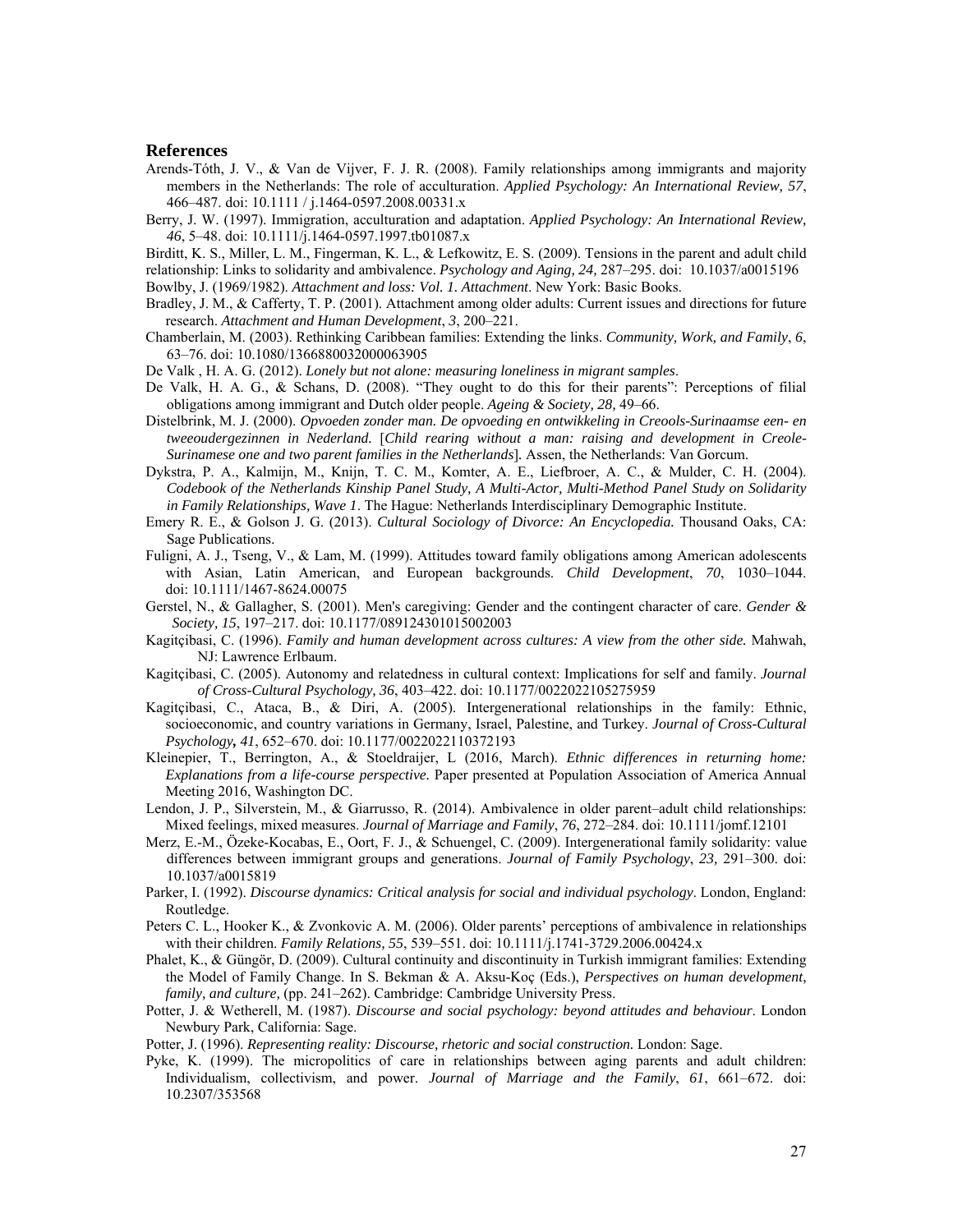- Rooyackers, I. N., De Valk, H. A. G., & Merz, E-M. (2014). Mother-child relations in adulthood: Immigrant and nonimmigrant families in the Netherlands. *Journal of Cross-Cultural Psychology, 45*, 569–86. doi: 10.1177/0022022113519856
- Rooyackers, I. N., Das, M. & H. A. G. de Valk (2016). Separation and residential mobility among women of native and non-western immigrant origin in the Netherlands. Working Paper no. 2015/07, NIDI, the Hague. Retrieved from NIDI website: http://nidi.nl/nl/publications/workingpapers.
- Schans, D., & Komter, A. E. (2010). Ethnic differences in intergenerational solidarity in the Netherlands. *Journal of Aging Studies, 24*, 194–203. doi: 10.1016/j.jaging.2008.10.007
- Schans, D., & De Valk, H. A. G. (2011). Filial obligations among immigrants and native Dutch: a comparison of perceptions and behaviour among ethnic groups and generations. In A. Kraler, E. Kofman, M. Kohli, & C. Schmoll (Eds.), *Gender, generations and the family in international migration*, (pp. 99–119). Amsterdam: Amsterdam University Press.
- Spitze, G., & Gallant, M. (2004). The bitter with the sweet: Older adults' strategies for handling ambivalence in relations with their adult children. *Journal of Family Issues, 26*, 387–412. doi: 10.1177/0164027504264677
- Spitze, G., & Logan, J. R. (1991). Sibling structure and intergenerational relationships. *Journal of Marriage and the Family*, *53* , 871–884. doi: 10.2307/352994

Statistics Netherlands, (2015). Accessed April 15 2016: www.statline.nl.

- Thomas, K. J. A. (2012). Contemporary black Caribbean immigrants in the United States. In: R. Capps & M. Fix (Eds.), *Young children of Black Immigrants in America: Changing flows, changing faces* (pp. 21–44). Washington DC: Migration Policy Institute.
- Trommsdorff, G., & Nauck, B. (Eds.). (2005). *The value of children in cross-cultural perspective. Case studies from eight societies*. Lengerich, Germany: Pabst Science.
- Van der Vliet, R., Ooijevaar, J. & Van der Bie, R. (Eds.). (2012). *Jaarrapport Integratie 2012* [Annual report on integration 2012]. The Hague: Statistics Netherlands.
- Van der Vliet, R., Ooijevaar, J. & Wobma, E. (Eds.). (2014). *Jaarrapport Integratie 2014* [Annual report on integration 2014]. The Hague/Heerlen: Statistics Netherlands.
- Van Gaalen, R. I., & Dykstra, P. A. (2006). Solidarity and conflict between adult children and parents: a latent class analysis. *Journal of Marriage and Family*, *68,* 947−960. doi: 10.1111/j.1741-3737.2006.00306.x
- Vermeulen, H., & Penninx, R. (2000). *Immigrant integration: the Dutch Case.* Amsterdam: Het Spinhuis.
- Willig, C. (2008). *Introducing qualitative research in psychology* (2nd ed.). London, England: Open University Press.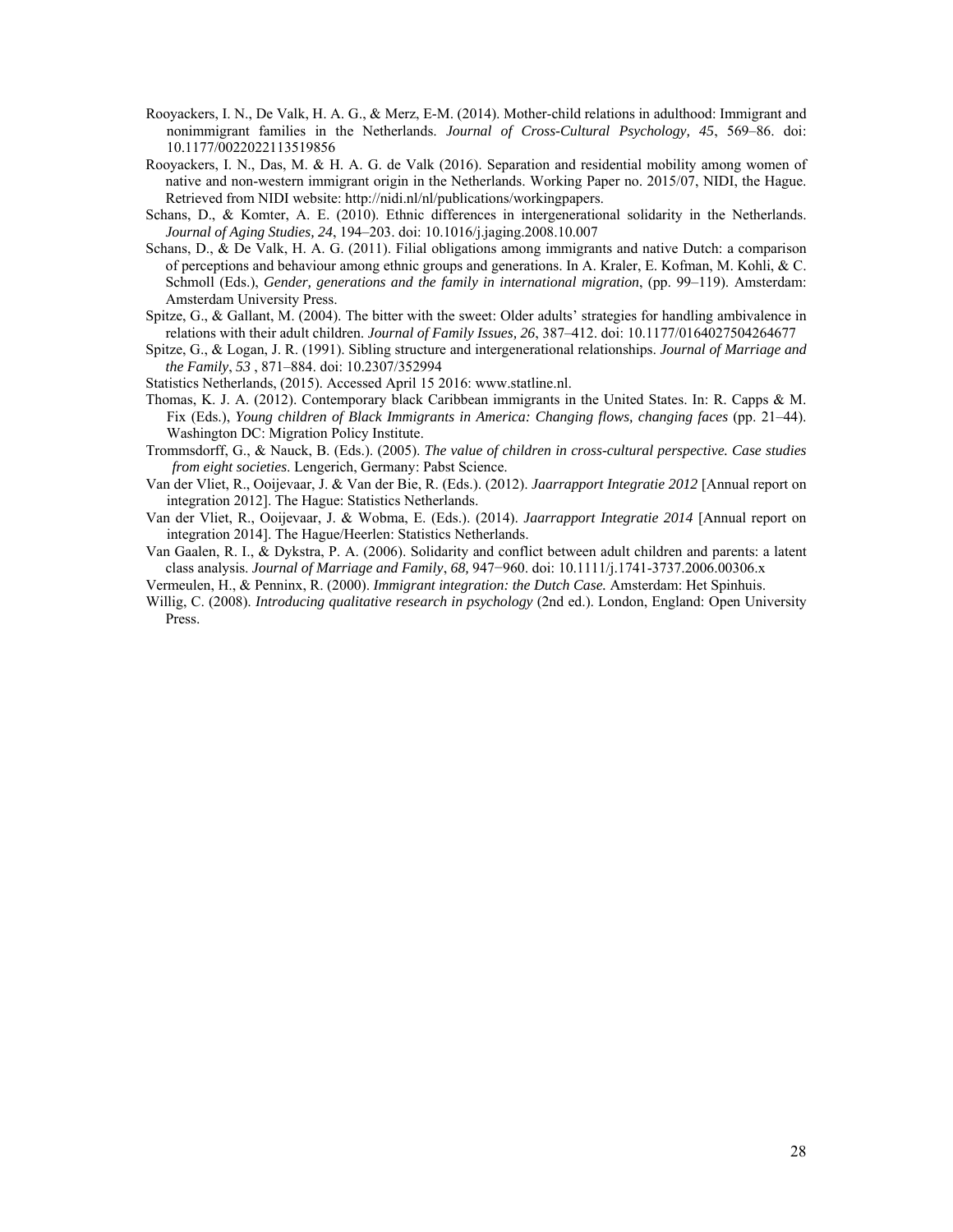# **Appendix**

Table 1a. *Overview of Support Exchanges from Perspective of Mother (One Mother-Child Relationship Per* 

*Respondent shown)* 

| <b>Respondent characteristics</b>                                     |                          |                               |
|-----------------------------------------------------------------------|--------------------------|-------------------------------|
| (Mother)                                                              | <b>Gives to daughter</b> | <b>Receives from daughter</b> |
| 60, widowed, 2 children                                               | $Childcare + emotional$  | Emotional                     |
| children,<br>single,<br>$7\overline{ }$<br>65,<br>>2<br>grandchildren | $Childcare + emotional$  | Emotional                     |
| 57, divorced, 2 children, 1 grandchild                                | Co-residence             |                               |
| divorced, 3<br>children,<br>$\overline{3}$<br>59,<br>grandchildren    |                          |                               |
| divorced,<br>children.<br>8<br>74.<br>6<br>grandchildren              |                          |                               |
|                                                                       | Gives to son             | <b>Receives from son</b>      |
| 80,<br>divorced, 6<br>children,<br>11<br>grandchildren                | Emotional                | Practical + emotional         |
| 55, divorced, 1 child                                                 | Financial + emotional    | Emotional                     |

Table 1b. *Overview of Support Exchanges from Perspective of Child*

| <b>Respondent characteristics</b>                                     |                        |                             |  |
|-----------------------------------------------------------------------|------------------------|-----------------------------|--|
| (Daughter)                                                            | Gives to mother        | <b>Receives from mother</b> |  |
| 49, divorced, 3 children                                              | Practical + emotional  | $Co$ -residence + emotional |  |
| 60, single, no children                                               | Emotional              | Emotional                   |  |
| 58, single, no children                                               | Emotional $(+?)$       | Emotional $(+?)$            |  |
| (Son)                                                                 | <b>Gives to mother</b> | <b>Receives from mother</b> |  |
| 42, married, 2 children                                               | Co-residence emotional | Financial + emotional       |  |
| 63, married, 1 child                                                  | Practical + emotional  | $Financial + emotional$     |  |
| divorced.<br>3<br>children.<br>$\overline{4}$<br>66.<br>grandchildren | Emotional              | Emotional (?)               |  |
| 46, married, 2 children                                               |                        |                             |  |

*Note.* Question marks indicate that we considered the information insufficient to assess other types of help.